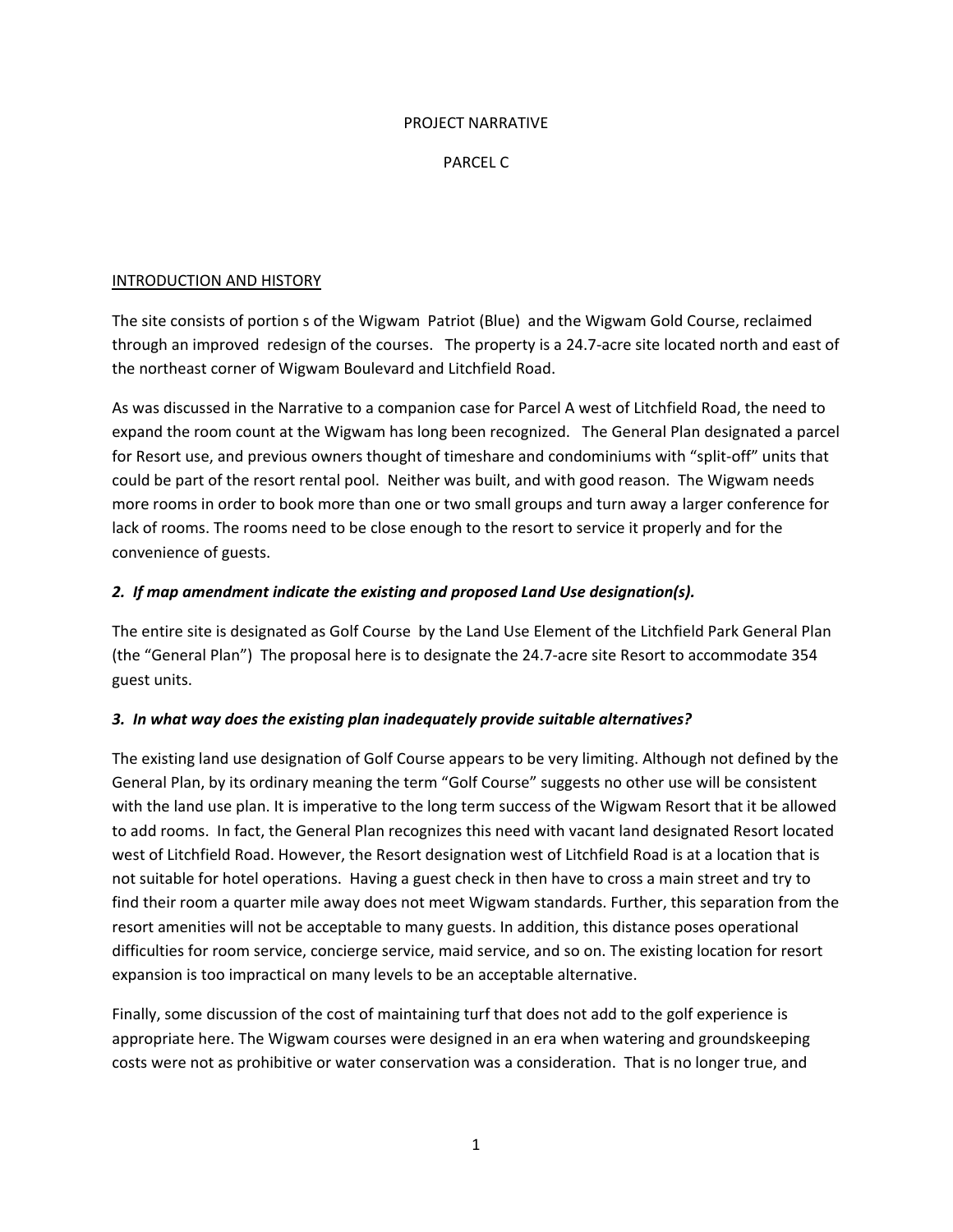extraneous golf course is no longer appropriate. Given the need for rooms near the Resort and the need to replace unneeded turf, the existing general Plan land use is no longer appropriate.

## *4. How will this amendment affect property values and neighborhood stability? Provide supporting data and case studies.*

The three of the proposed Wigwam Projects will involve high density residential development comprised of rental apartments and condominiums. A portion of Parcel B will be retained for retail development. Parcel D proposes single family development on the Wigwam Golf Course, a use which is similar to surrounding residential development.

The component of the Wigwam Projects that likely evokes the most concern of nearby residents is the impact of high density development. While often considered by the general public to promote instability in neighborhoods and declining property values, a variety of academic and professional association research indicates the opposite. Following are summaries of three research reports, two of which evaluated the impact of mixed-income rental housing. This type of housing is quite different from the high‐rent apartment complexes and condo developments proposed for the Wigwam Projects.

## *Effects of Mixed‐Income Multi‐Family Rental Housing Developments on Single‐Family Housing Values, prepared by the Housing Affordability Initiative at the MIT Center for Real Estate, 2005.*

MIT implemented a rigorous research methodology to examine the impact over time of introducing a large-scale, mixed-income, multi-family rental development into a neighborhood of single-family houses in Massachusetts. Using hedonic modeling to create comparative house price indexes for each impact area and an appropriate control area (the remainder of the host community) determined how home values changed over a twenty-year period (1983-2003) within the impact and control areas. The results in all seven case study towns concluded that the introduction of large-scale, high-density mixed-income rental developments in single‐family neighborhoods *did not* affect the value of surrounding homes. MIT concluded that the fear of potential asset-value loss among suburban homeowners was misplaced.

MIT studied the relationship over time, within seven separate communities, between single-family house prices directly impacted by such developments and those that were not. The empirical analysis for each of the seven cases indicated that the sales price indexes for the impact areas moved essentially identically with the price indexes of the control areas before, during, and after the introduction of the mixed‐income, multi‐family rental development. MIT found that large, dense, multi‐family rental developments did not negatively impact the sales price of nearby single‐family homes. They believe the findings of the study are transferable to similar developments in towns such as the ones studied.

MIT also concluded that Massachusetts‐style mixed‐income, multi‐family developments need not be feared in terms of property value losses. The developments considered in this study were high quality housing and, when built, represented the top of the local market. Nearly three-quarters of the housing units in the case studies were market rate. These projects were not just affordable housing developments; they were market‐rate multi‐family rental communities incorporating an affordable component.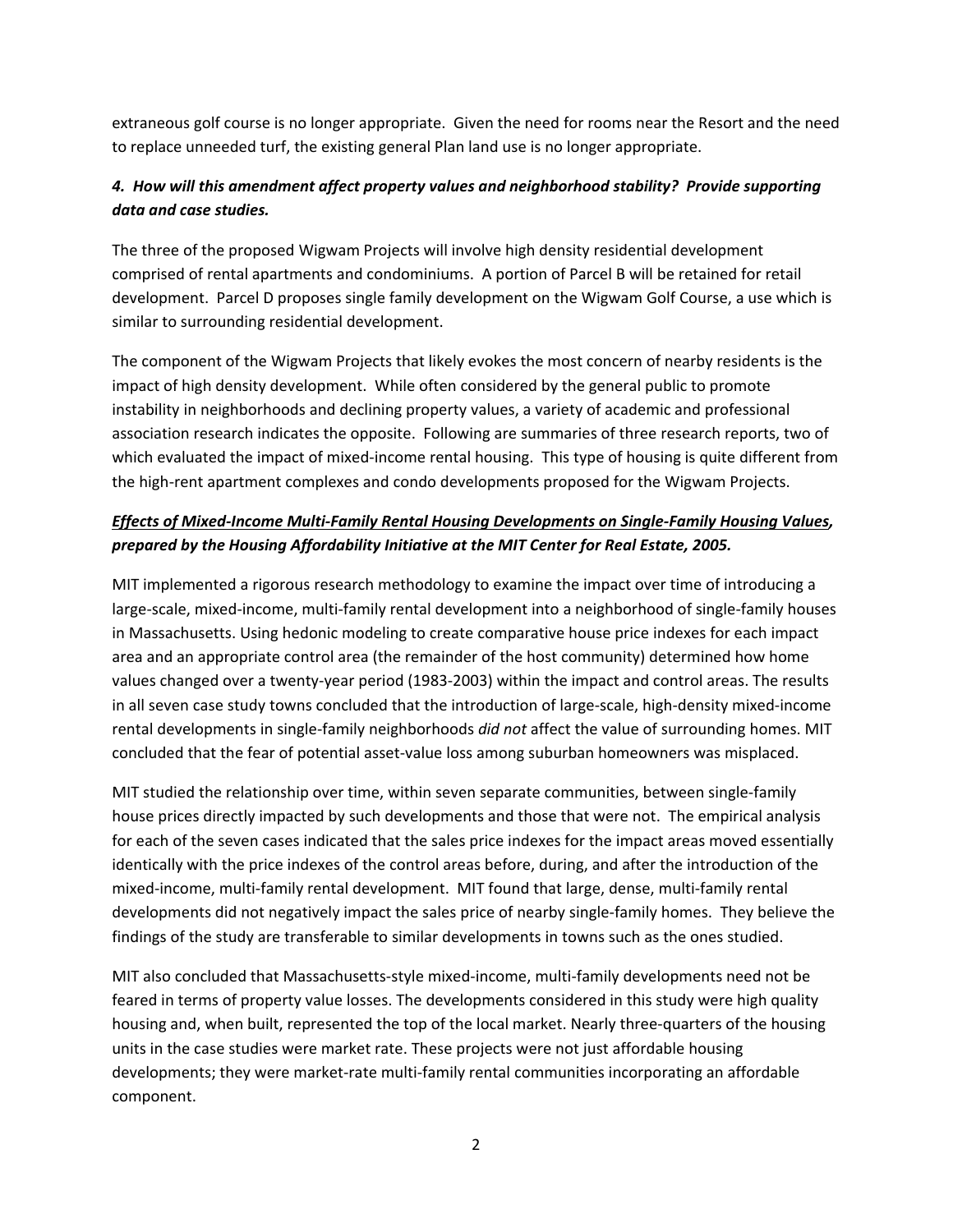# *Examining the Impact of Mixed Use/Mixed Income Housing Developments in the Richmond Region, prepared for the Partnership for Housing Affordability by the George Mason University Center for Regional Analysis, 2010.*

The Partnership for Housing Affordability contracted with the George Mason University Center for Regional Analysis (CRA) to analyze the impacts of 11 mixed‐income/mixed‐use housing developments in the Richmond, Virginia area. The term mixed‐income/mixed‐use housing refers to housing developments that are more densely developed and contain smaller, lower‐priced units than the surrounding neighborhoods. Because these complexes sometimes represent a change in the development patterns in established single‐family neighborhoods, the study was focused on understanding their impacts on nearby neighborhoods.

For this report, CRA analyzed the impacts on home prices, property assessments, and crime levels around 11 mixed income/mixed use sites in four Richmond area jurisdictions. The key findings of the analysis were:

- **Overall, the analysis of mixed‐income/mixed‐use housing shows that the developments had positive impacts on the surrounding neighborhoods, with relatively strong home price appreciation and lower crime levels.** For more than half of the impact areas, home prices increased more in the areas near the study sites than they did in other parts of the county/city, indicating a positive benefit associated with the mixed-income/mixed-use development. While property assessment increases were sometimes lower, those trends are at least partially due to the mix of housing in the impact areas. Crime levels were generally lower in the neighborhoods near the mixed income/mixed use housing developments compared to the rest of the county/city.
- **The home prices and assessments of nearby single‐family homes were not adversely impacted by the presence of mixed income/mixed use developments.** In fact, in many cases, the developments had a positive impact on those single‐family neighborhoods. The impacts varied across the jurisdictions included in the study:
- **Crime levels in neighborhoods near mixed‐income/mixed‐use housing developments tended to be lower compared to the rest of the county/city.** In Chesterfield County, where average annual crime levels increased modestly between 2002 and 2009, crime levels generally decreased in the larger impact areas around the study sites. In Henrico County, crime levels dropped across the county but the declines were even more pronounced in the areas around the mixed‐income/mixed‐use developments. In the City of Richmond, where crime levels also fell, the drops were more substantial in neighborhoods around the study sites.

**High Density Development Myth and Fact, prepared the Urban Land Institute in cooperation with the National Multi Housing Council, the Sierra Club, and the American Institute of Architects, 2005.**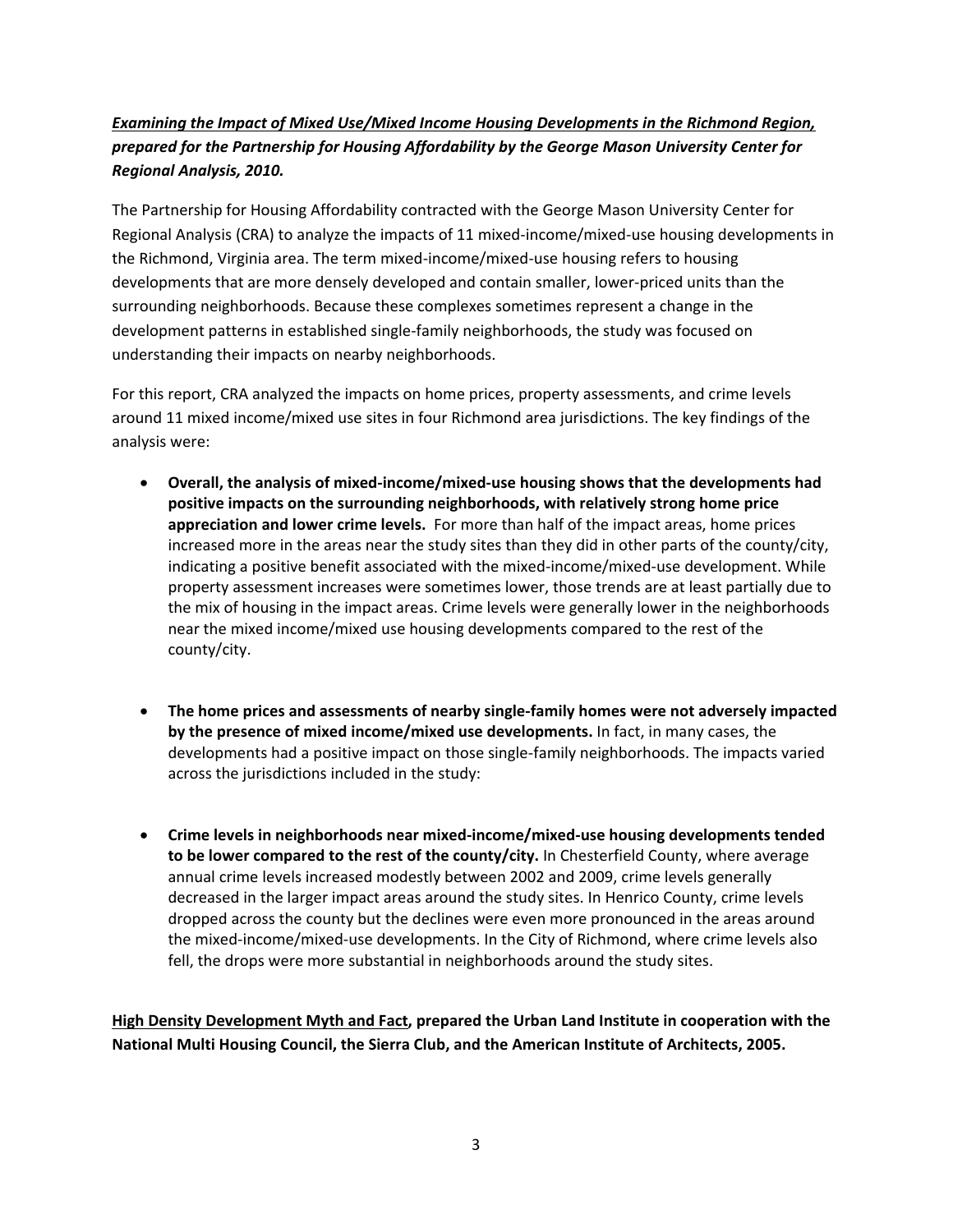ULI examined several myths regarding multi‐family housing developments. The findings of the study are outlined below.

**MYTH:** Higher‐density development overburdens public schools and other public services and requires more infrastructure support systems.

**FACT:** The nature of who lives in higher-density housing - fewer families with children - puts less demand on schools and other public services than low‐density housing. Moreover, the compact nature of higher-density development requires less extensive infrastructure to support it.

**MYTH:** Higher-density developments lower property values in surrounding areas.

FACT: No discernible difference exists in the appreciation rate of properties located near higher-density development and those that are not. Some research even shows that higherdensity development can increase property values.

**MYTH:** Higher‐density development creates more regional traffic congestion and parking problems than low‐density development.

**FACT:** Higher-density development generates less traffic than low-density development per unit; it makes walking and public transit more feasible and creates opportunities for shared parking.

**MYTH:** Higher-density development leads to higher crime rates.

**FACT:** The crime rates at higher-density developments are not significantly different from those at lower‐density developments.

The above references are only three of a number of studies that have evaluated the impact of high density development on property values, crime and congestion. Based on the results of the studies, the high quality apartment and condominium developments outlined in the Wigwam Projects General Plan Amendments should not have a material impact on nearby residential areas.

As an additional note, some of Greater Phoenix's cities have above average levels of high density development, with no material impact noted on their property values or reputations as desirable places to reside. For instance, according to U.S. Census data, Maricopa County's housing stock was composed of 32.2% townhome and apartment housing in 2010. By comparison, Scottsdale's percentage of high‐ density housing was 42.9% in 2010, one‐third higher than the County average. Tempe has an even higher level of high-density housing, accounting for 52.2% of all housing in the City. Both communities are considered desirable cities in which to reside and are in the process of developing high-density, mixed‐use urban centers as they reach build‐out of their available land areas.

With Litchfield Park approaching build‐out of its available land, additional higher density development may be appropriate in order to support retailers in the community and to stimulate new retail development and retail sales tax receipts for the City. In summary, the introduction of additional high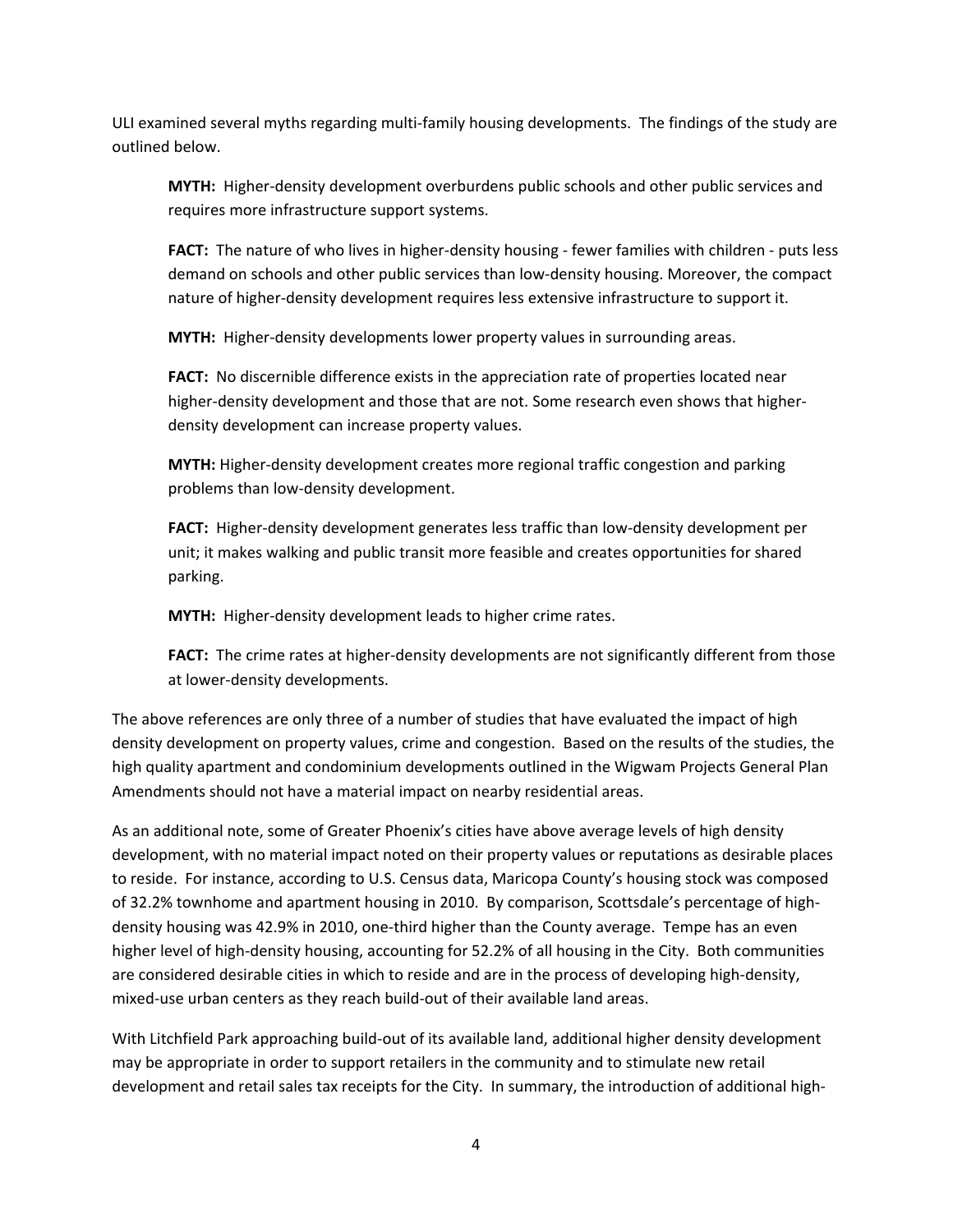density development, particularly high‐valued multi‐family complexes as proposed in the Wigwam Projects amendment request, will not affect property values or neighborhood stability.

Copies of the studies cited in this question are available upon request.

The proposed resort condominium units are isolated from existing residential areas. Everyone that has a golf course view today will continue to have a golf course view if the proposed amendments are approved. The amendments will allow the Wigwam to become more viable and capable of accommodating enough guests to have a greater financial benefit to the city. That is, more guests would leave the resort grounds to shop and dine. The proposed amendment would not negatively affect neighborhood stability.

# *5. How will this amendment contribute to compatible neighborhood development patterns? Discuss in detail adjacent land uses, existing residential densities (if abutting existing/proposed residential development), and how the proposal will be compatible. Provide supporting data.*

As noted above, the subject property is located within an existing golf course and is surrounded by golf course. There are no abutting residential neighborhoods and there is no impact on neighborhood development patterns.

## *6. Part 1: How will the amendment contribute to an increased tax base, economic development, and employment opportunities? Provide supporting data.*

This amendment will contribute to the City's tax base, promote economic development and promote employment opportunities. However, because of the nature of the current underlying land uses and the proposed land uses, the amendment will not contribute to the community's economic development objectives in the conventional sense. Rather, the jobs being created are moderate wage jobs that will benefit the local economy in construction, retail and real estate management.

Table 6-1 outlines the expected job creation from construction and operations of the various projects. Based on the assumptions outlined for the four projects, total construction employment is expected to reach nearly 1,400 man‐years, including direct, indirect and induced employment.

Direct employment consists of permanent jobs held by the project employees. Indirect employment is those jobs created by businesses that provide goods and services essential to the operation or construction of the project. These businesses range from manufacturers (who make goods) to wholesalers (who deliver goods) to janitorial firms (who clean the buildings). Finally, the spending of the wages and salaries of the direct and indirect employees on items such as food, housing, transportation and medical services creates induced employment in all sectors of the economy, throughout the county. These secondary effects are captured in the following table.

Likewise, the operations of the various projects once completed also create direct, indirect and induced employment. For residential projects, rental agents, management staff, landscaping staff and others will be needed to manage the complexes. The commercial parcel will create 70 local direct jobs with additional indirect and induced jobs. The Parcel C condo complex of 350 units will also be used by the Wigwam Resort for additional guest rooms. The Resort estimates the use of 100 rooms which will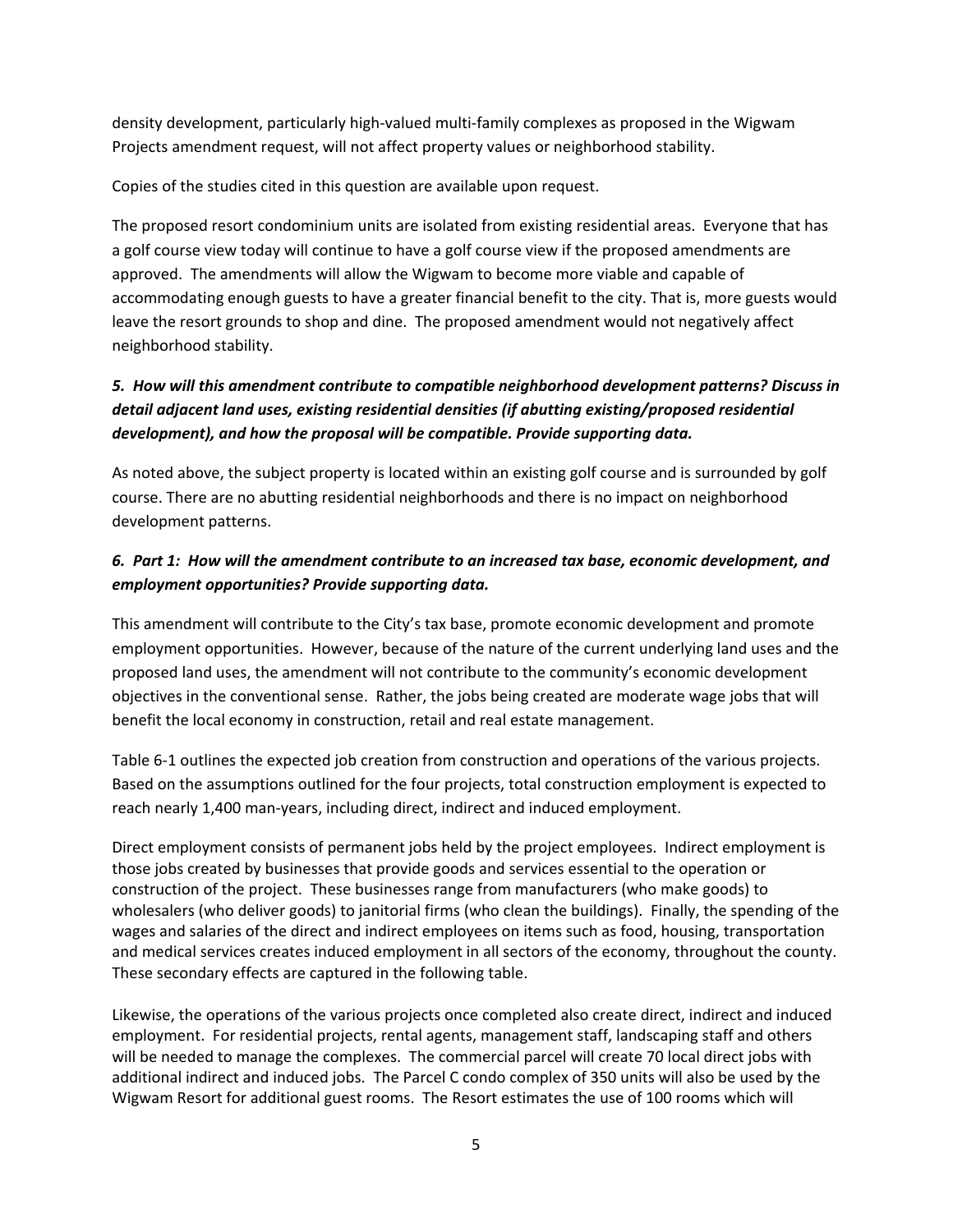require the hiring of an additional 30 employees. Overall, a total of 124 direct jobs will be created each year once the projects are completed. Another 32 indirect and induced jobs will also be created for a total of 157 jobs (due to rounding, totals do not add).

| <b>Employment Impact</b>                  |                                           |                 |                 |                 |                          |                    |              |  |  |  |
|-------------------------------------------|-------------------------------------------|-----------------|-----------------|-----------------|--------------------------|--------------------|--------------|--|--|--|
| <b>Wigwam Projects</b>                    |                                           |                 |                 |                 |                          |                    |              |  |  |  |
| <b>Assumptions</b>                        | <b>Parcel A</b>                           | <b>Parcel B</b> | <b>Parcel B</b> | <b>Parcel C</b> | <b>Parcel D</b>          | <b>Golf Course</b> |              |  |  |  |
| Use                                       | Apartment/Condo                           | Apartment       | Commercial      | Condo           | Single Family            |                    |              |  |  |  |
| Average SF/Unit                           | 1,129                                     | 1,075           |                 | 1,200           | 2,500                    |                    |              |  |  |  |
| Units or SF                               | 350                                       | 150             | 50,000          | 350             | 125                      |                    |              |  |  |  |
| Cost/Unit                                 | \$140,214                                 | \$119,300       | \$97            | \$147,100       | \$216,300                |                    |              |  |  |  |
| <b>Total Cost</b>                         | \$49,075,000                              | \$17,895,000    | \$4,850,000     | \$51,485,000    | \$27,037,500             | \$6,500,000        |              |  |  |  |
|                                           |                                           |                 |                 |                 |                          |                    |              |  |  |  |
| <b>Impact of Construction</b>             |                                           |                 |                 |                 |                          |                    |              |  |  |  |
| <b>Jobs</b>                               | <b>Parcel A</b>                           | <b>Parcel B</b> | <b>Parcel B</b> | <b>Parcel C</b> | <b>Parcel D</b>          | <b>Golf Course</b> | <b>Total</b> |  |  |  |
| Use                                       | Apartment/Condo                           | Apartment       | Commercial      | Condo           | Single Family            |                    |              |  |  |  |
| <b>Direct</b>                             | 183                                       | 67              | 25              | 192             | 101                      | 34                 | 602          |  |  |  |
| Indirect                                  | 125                                       | 45              | 9               | 131             | 69                       | 12                 | 391          |  |  |  |
| Induced                                   | 124                                       | 45              | 15              | 130             | 68                       | 20                 | 402          |  |  |  |
| Total                                     | 431                                       | 157             | 49              | 453             | 238                      | 66                 | 1,395        |  |  |  |
|                                           |                                           |                 |                 |                 |                          |                    |              |  |  |  |
| <b>Impact of Operations</b>               |                                           |                 |                 |                 |                          |                    |              |  |  |  |
| <b>Jobs</b>                               | <b>Parcel A</b>                           | <b>Parcel B</b> | <b>Parcel B</b> | <b>Parcel C</b> | <b>Parcel D</b>          | <b>Golf Course</b> | <b>Total</b> |  |  |  |
| Use                                       | Apartment/Condo                           | Apartment       | Commercial      | Condo           | Single Family            |                    |              |  |  |  |
| <b>Direct</b>                             | 11                                        | 6               | 70              | 37              |                          |                    | 124          |  |  |  |
| Indirect                                  |                                           |                 | 9               |                 |                          |                    | 11           |  |  |  |
| Induced                                   | 2                                         |                 | 17              |                 |                          |                    | 21           |  |  |  |
| Total                                     | 14                                        | 8               | 96              | 39              | $\overline{\phantom{a}}$ |                    | 157          |  |  |  |
| Sources: IMPLAN, Elliott D. Pollack & Co. | Note: Totals may not add due to rounding. |                 |                 |                 |                          |                    |              |  |  |  |
|                                           |                                           |                 |                 |                 |                          |                    |              |  |  |  |

#### **Table 6-1**

The projects will also benefit the City's tax base in a number of ways. The impact of the projects will be outlined in detail under Question 10, however, below is a summary of the tax base benefits to Litchfield Park of the proposed projects.

- New residential development will contribute to the City's revenue base in the following manner:
	- New residents bring their disposable dollars to the City, supporting the community's retail establishments and creating retail sales tax revenue.
	- The City levies a 4.8% sales tax on the value of new construction occurring in the community.
	- The City levies a 2.8% sales tax on rents paid by tenants of apartment complexes and office and retail buildings.
	- The increase in the population of the City resulting from residential projects increases the City's share of state shared revenues that come from the State sales tax, income tax, motor vehicle licenses and highway user funds.
- New retail development produces sales taxes from the sale of goods and services by tenants.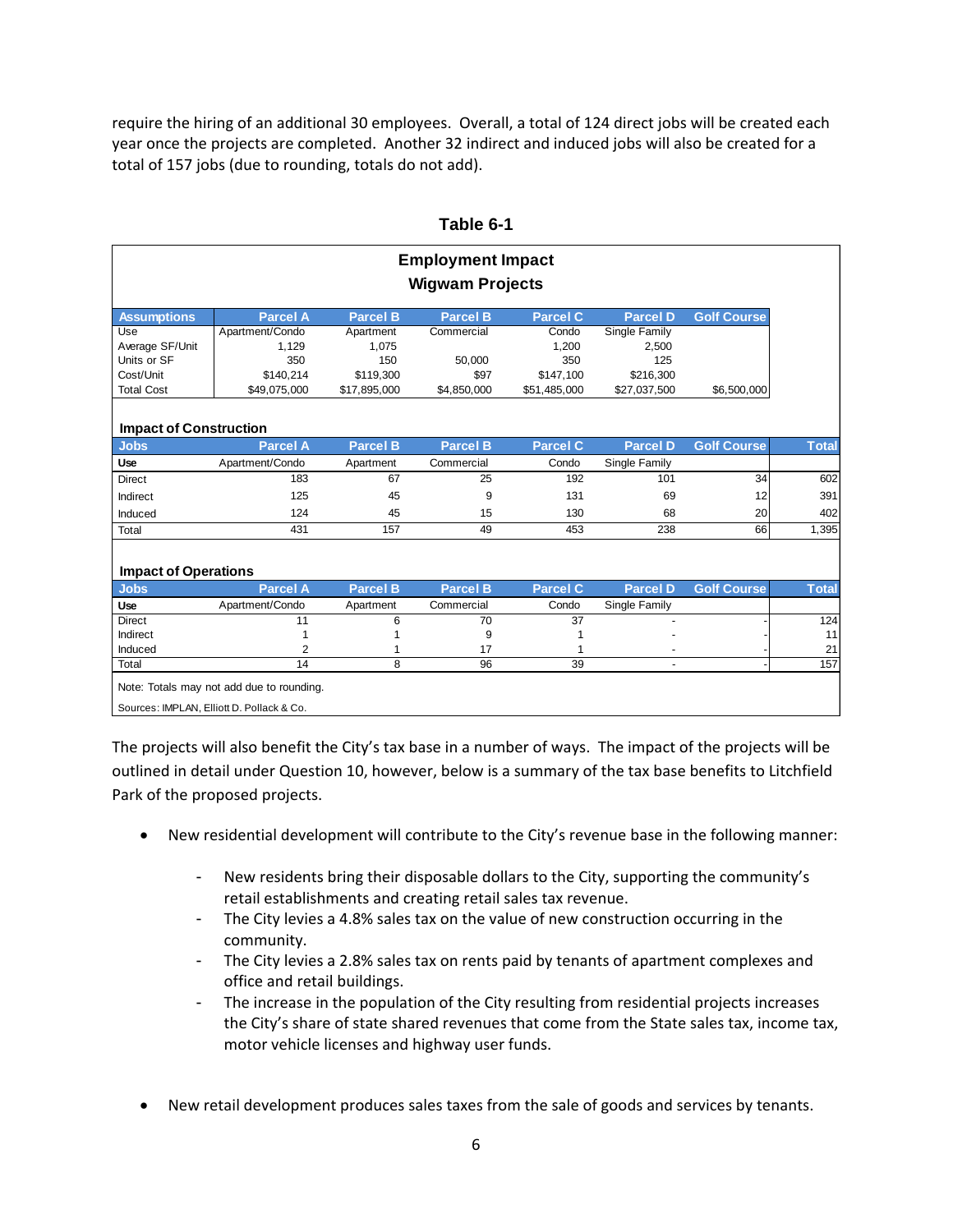• The condo complex proposed on Parcel C will be partially used by the Wigwam Resort to accommodate larger meetings and conventions. The Resort anticipates using 100 units for this purpose, generating an estimated \$5.8 million in additional room revenues.

Overall, the Wigwam Projects will bring significant benefits to Litchfield Park and promote additional retail development in the community as the new residents spend their disposable dollars in local restaurants and retail establishments.

# 6. Part 2: If the request seeks to change the land use from a commercial a to non-commercial land use *designation, provide the estimated decrease in future annual sales tax revenue to the City of Litchfield Park. Provide supporting data.*

The proposed General Plan amendments result in the reduction of approximately 13 acres of land designated for commercial uses on the City's 2011 Land Use and Development Map. This total acreage is comprised of 3.9 acres in Parcel and 9.1 acres in Parcel B. An additional 6.0 acres in Parcel B will be retained for the development of 50,000 square feet of retail space.

The change in land use on 13 acres from commercial to residential for Parcels A and B will not result in a decrease in future sales tax revenues. This conclusion is reached based on analysis that demonstrates that the retail trade area surrounding Litchfield Park is very mature and likely over‐built. Therefore, the likelihood of these parcels developing as a major retail center is very low.

The Maricopa County retail market has about 147.7 million square feet of retail space or about 37.4 square feet for each person – a very simple rule of thumb when evaluating retail demand. The two-mile radius around the intersection of Old Litchfield Road and Indian School Road has a population of approximately 36,014 persons. Within that two-mile radius there are 2.4 million square feet of retail space or approximately 66 square feet for every person living in the area. Hence, the two-mile trade area has 77% more retail space than the average per capita square footage for the County. Every major grocery retailer (Safeway, Fry's, Albertson's, Bashas' and Wal‐Mart Neighborhood Grocery) is represented in the area including a Sunflower Market. Clearly the trade area is very mature with a variety of restaurants and big box retailers including Target, Wal‐Mart, Lowe's and Best Buy.

As a result, there is little demand for additional retail in the area unless there is a significant influx of new residents. The proposed Wigwam Projects will bring nearly 2,000 new residents to the area who will spend their disposable incomes in local establishments. In fact, the new residents who will reside in the Wigwam Projects will generate significant sales tax revenues for the City as well as promote the development of the Downtown core area.

The following aerial photo illustrates the two-mile radius trade area. Table 6-2 provides a summary of retail market activity in Maricopa County and West Phoenix. Table 6‐3 provides a summary of major shopping centers in the trade area. Generally, neighborhood and strip (unanchored) shopping centers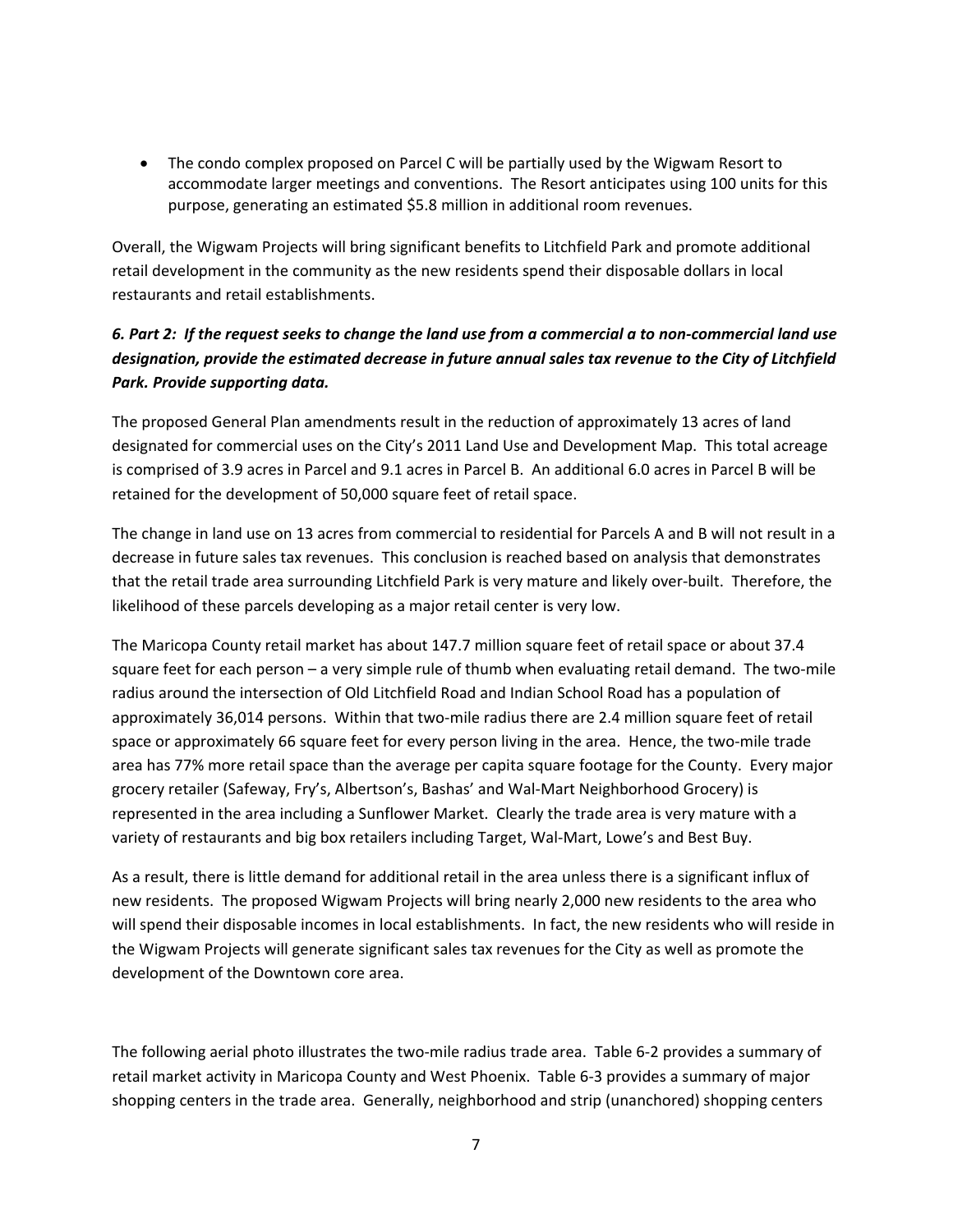across the Valley have the highest vacancy rates as most retailers have migrated to larger centers anchored by big box retailers.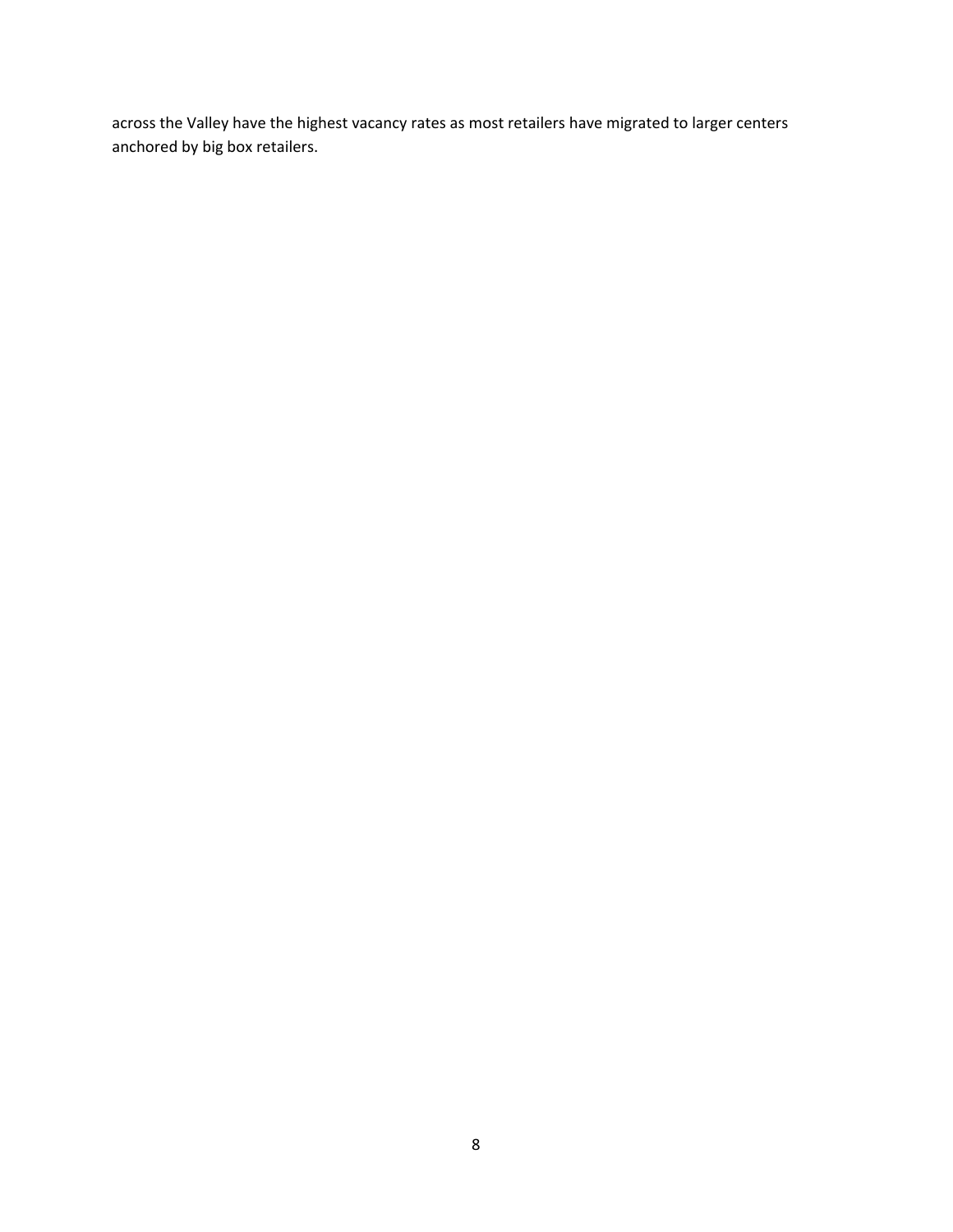# **Two-Mile Radius Trade Area**

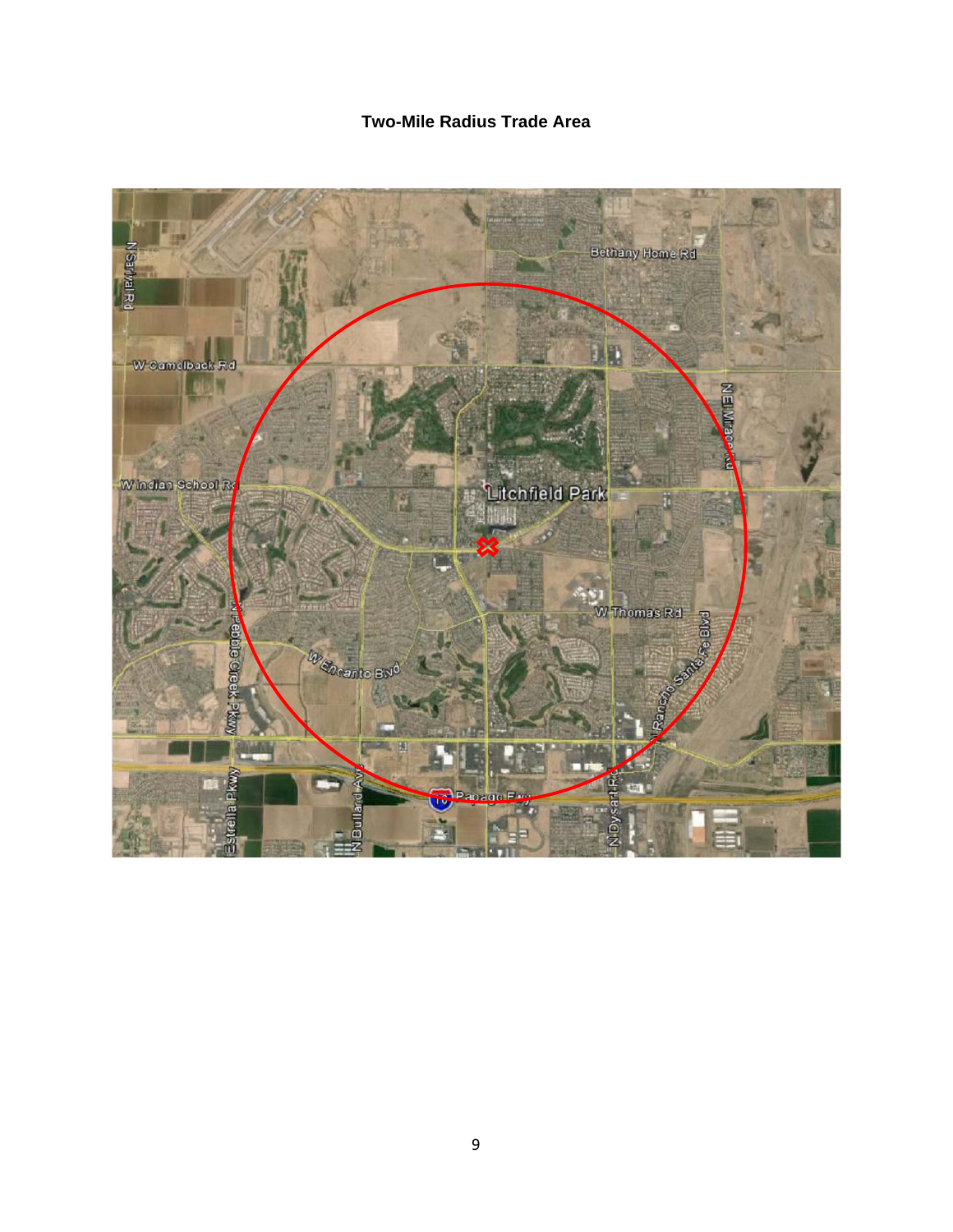**Table 6-2** 

| <b>Retail Market Activity</b><br><b>West Phoenix Area and Maricopa County</b><br>4th Quarter 2013 |             |                     |          |                                     |                               |  |  |  |
|---------------------------------------------------------------------------------------------------|-------------|---------------------|----------|-------------------------------------|-------------------------------|--|--|--|
| <b>West Phoenix</b>                                                                               | Inventory   | <b>Total Vacant</b> | % Vacant | <b>YTD Net</b><br><b>Absorption</b> | Average<br><b>Asking Rate</b> |  |  |  |
| Regional                                                                                          | 2,002,826   | 125.138             | 6.2%     | 28.121                              | \$24.00                       |  |  |  |
| Power                                                                                             | 2,548,536   | 114,684             | 4.5%     | 48.440                              | \$19.14                       |  |  |  |
| Neighborhood                                                                                      | 10,500,084  | 1,150,254           | 11.0%    | 166,030                             | \$13.26                       |  |  |  |
| Strip                                                                                             | 1,284,770   | 203,735             | 15.9%    | (22,195)                            | \$13.18                       |  |  |  |
| <b>TOTAL</b>                                                                                      | 16,336,216  | 1,593,811           | 9.8%     | 220,396                             | \$13.23                       |  |  |  |
| <b>Maricopa County</b>                                                                            |             |                     |          |                                     |                               |  |  |  |
| Regional                                                                                          | 23,456,946  | 1,665,358           | 7.1%     | 262,246                             | \$19.88                       |  |  |  |
| Power                                                                                             | 19,957,369  | 1,129,032           | 5.7%     | 212,250                             | \$21.11                       |  |  |  |
| Neighborhood                                                                                      | 88,971,505  | 12,639,546          | 14.2%    | 1,419,701                           | \$13.36                       |  |  |  |
| Strip                                                                                             | 15,343,941  | 2,482,534           | 16.2%    | 177,573                             | \$15.42                       |  |  |  |
| <b>TOTAL</b>                                                                                      | 147,729,761 | 17.916.470          | 12.1%    | 2,071,770                           | \$14.10                       |  |  |  |
| Source: Cassidy Turley                                                                            |             |                     |          |                                     |                               |  |  |  |

**Table 6-3** 

| <b>Shopping Centers - Litchfield Park Area</b>                             |            |                   |                   |                    |                     |  |  |  |  |
|----------------------------------------------------------------------------|------------|-------------------|-------------------|--------------------|---------------------|--|--|--|--|
| Within Two Miles of Intersection of Indian School Road/Old Litchfield Road |            |                   |                   |                    |                     |  |  |  |  |
| <b>Building</b>                                                            |            |                   |                   |                    |                     |  |  |  |  |
| Name                                                                       | Corner     | <b>N-S Street</b> | <b>E-W Street</b> | <b>Square Feet</b> | Anchor              |  |  |  |  |
| Wigwam Creek                                                               | <b>NEC</b> | Dysart Rd.        | Indian School Rd. | 106,313            | Albertson's         |  |  |  |  |
| <b>Camelback Crossing</b>                                                  | <b>NEC</b> | Dysart Rd.        | Camelback Rd.     | 95.090             | Bashas, Walgreens   |  |  |  |  |
| Camelback Place                                                            | <b>NWC</b> | Dysart Rd.        | Camelback Rd.     | 129.464            | Goodwill. Ace Hdwre |  |  |  |  |
| Plaza in the Park                                                          | <b>SWC</b> | I itchfield Rd.   | Camelback Rd.     | 26,469             | CVS                 |  |  |  |  |
| Palm Valley Pavilions West                                                 | <b>SWC</b> | Litchfield Rd.    | McDowell Rd.      | 270,445            | Best Buy            |  |  |  |  |
| <b>Palm Valley Pavilions</b>                                               | <b>SEC</b> | Litchfield Rd.    | McDowell Rd.      | 241,522            | Target              |  |  |  |  |
| Palm Valley Pavilions North                                                | NFC        | I itchfield Rd.   | McDowell Rd.      | 29,700             | 41,667              |  |  |  |  |
| Lifetime Fitness                                                           | <b>NWC</b> | 145rd Ave.        | McDowell Rd.      | 112,789            | Lifetime Fitness    |  |  |  |  |
| Palm Valley Cornerstone                                                    | <b>SWC</b> | Dysart Rd.        | McDowell Rd.      | 400,750            | Lowe's, JC Penney   |  |  |  |  |
| Palmilla                                                                   | <b>SEC</b> | Dysart Rd.        | McDowell Rd.      | 214,069            | Fry's               |  |  |  |  |
| Wal-Mart                                                                   | <b>SEC</b> | Dysart Rd.        | McDowell Rd.      | 191,487            | Wal-Mart            |  |  |  |  |
| Shops at Alameda Crossing                                                  | <b>NEC</b> | Dysart Rd.        | McDowell Rd.      | 263,684            | Kohl's, Sprouts     |  |  |  |  |
| <b>Dysart Commons</b>                                                      | <b>NEC</b> | Dysart Rd.        | Thomas Rd.        | 85,453             | Gold's Gym          |  |  |  |  |
| Palm Valley Marketplace                                                    | <b>SWC</b> | Litchfield Rd.    | Indian School Rd. | 107,633            | Safeway             |  |  |  |  |
| Palm Valley Village                                                        | <b>NWC</b> | Litchfield Rd.    | Indian School Rd. | 84,921             | Wal-Mart Nbhd Mkt   |  |  |  |  |
| Desert Springs Plaza                                                       | <b>SEC</b> | Litchfield Rd.    | Indian School Rd. | 29,476             | Walgreens           |  |  |  |  |
| <b>Total Square Footage</b>                                                |            |                   |                   | 2,389,265          |                     |  |  |  |  |
| <b>Population</b>                                                          |            |                   |                   | 36,014             |                     |  |  |  |  |
| <b>Square Feet Per Person</b>                                              |            |                   |                   | 66.3               |                     |  |  |  |  |
|                                                                            |            |                   |                   |                    |                     |  |  |  |  |

Sources: Elliott D. Pollack & Co., Maricopa County Assessor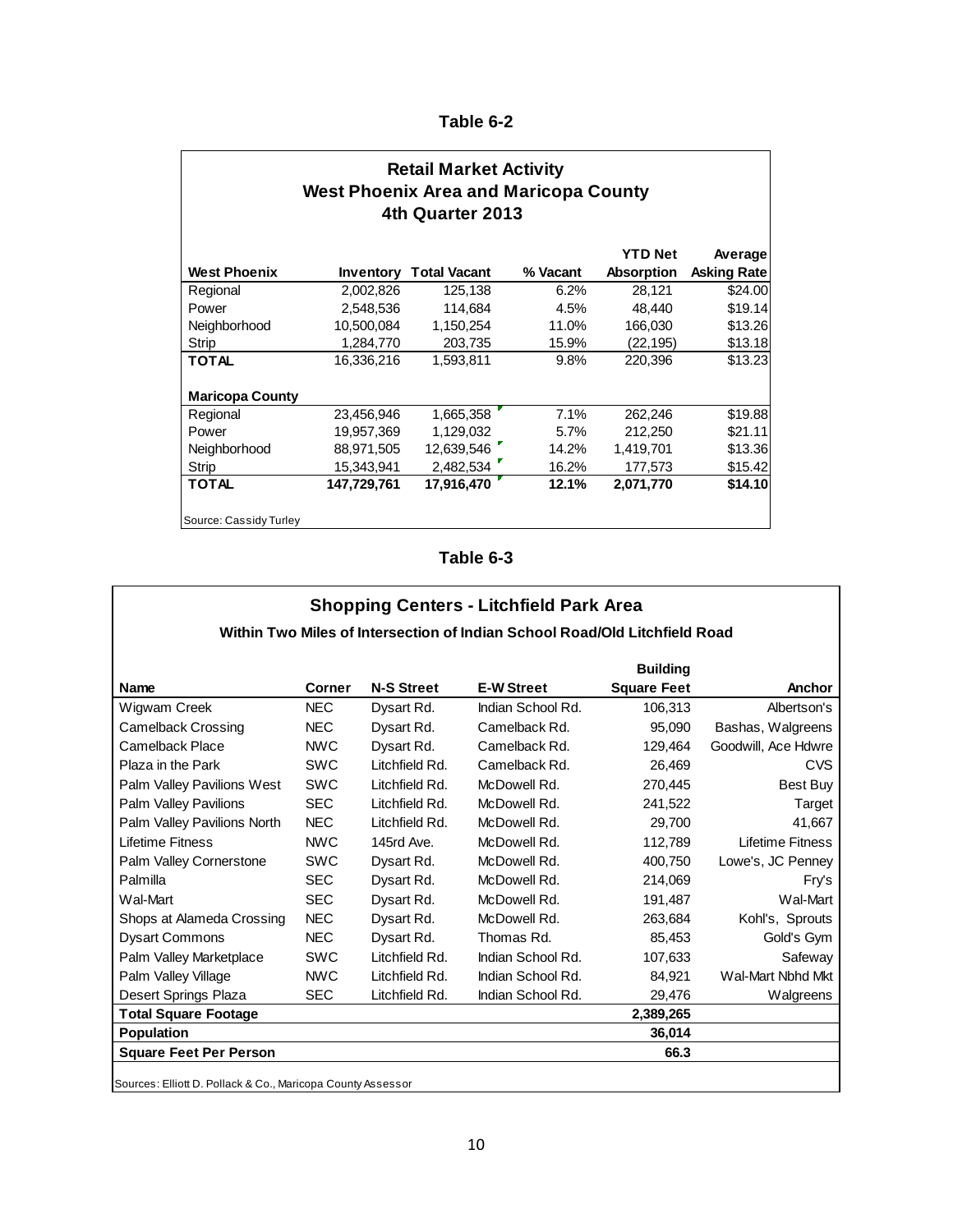## *7. How will this amendment contribute to maintaining the City's Community Character as described in the General Plan?*

The residential recreation character of the city is maintained by the proposed amendment. As previously stated, the cost of maintaining excess turf and the need for more Resort rooms create an impetus for change. This change, within the interior of the golf course, maintains golf course views from surrounding homes and public streets.

## *8. How will this amendment fulfill the intent of the Discussion section "Specific attention should be given to preserving property values, creating revenue sources, and adding higher paying jobs to support the City's fiscal well‐being?*

As noted in the answer to Question 6, new residential development will contribute to the City's revenue sources in the following manner:

- New residents bring their disposable dollars to the City, supporting the community's retail establishments and creating retail sales tax revenue.
- The City levies a 4.8% sales tax on the value of new construction occurring in the community.
- The City levies a 2.8% sales tax on rents paid by tenants of apartment complexes and office and retail buildings.
- The increase in the population of the City resulting from residential projects increases the City's share of State shared revenues that come from the State sales tax, income tax, motor vehicle licenses and highway user funds.

The retail sales tax and State shared revenues represent the largest sources of revenue to the City of Litchfield Park. The proposed residential developments will expand these revenue sources for the community.

The Wigwam Project will create a total of 1,552 jobs of which 1,395 jobs will be short‐term construction jobs. Direct permanent jobs related to the projects total 124 with another 32 indirect and induced jobs.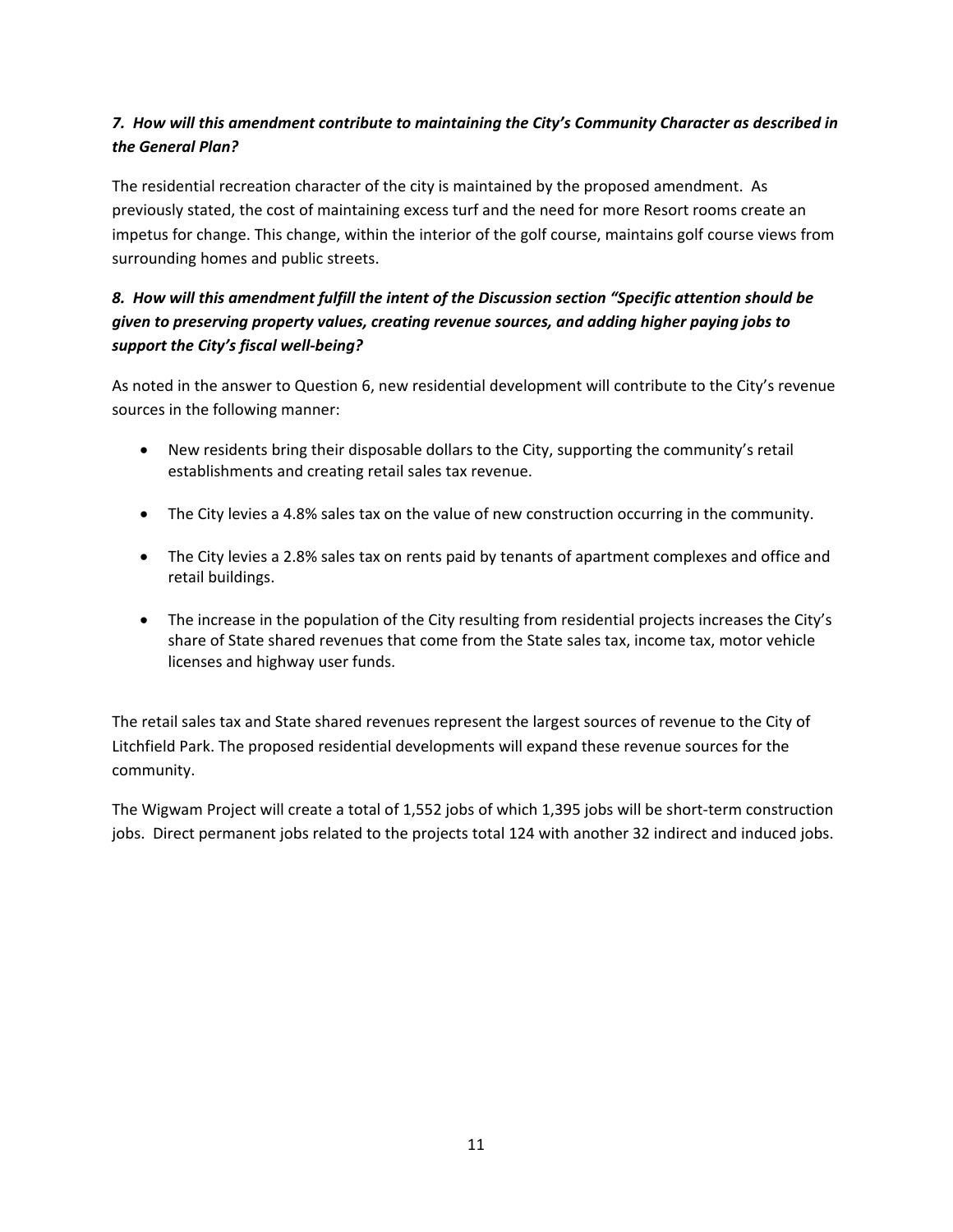| Table 8-1 |  |
|-----------|--|
|-----------|--|

| <b>Employment Impact</b>                   |                 |                 |                 |                 |                 |                    |  |  |  |  |
|--------------------------------------------|-----------------|-----------------|-----------------|-----------------|-----------------|--------------------|--|--|--|--|
| <b>Wigwam Projects</b>                     |                 |                 |                 |                 |                 |                    |  |  |  |  |
| <b>Assumptions</b>                         | <b>Parcel A</b> | <b>Parcel B</b> | Parcel B        | <b>Parcel C</b> | <b>Parcel D</b> | <b>Golf Course</b> |  |  |  |  |
| Use                                        | Apartment/Condo | Apartment       | Commercial      | Condo           | Single Family   |                    |  |  |  |  |
| Average SF/Unit                            | 1.129           | 1.075           |                 | 1.200           | 2.500           |                    |  |  |  |  |
| Units or SF                                | 350             | 150             | 50,000          | 350             | 125             |                    |  |  |  |  |
| Cost/Unit                                  | \$140.214       | \$119,300       | \$97            | \$147.100       | \$216,300       |                    |  |  |  |  |
| <b>Total Cost</b>                          | \$49,075,000    | \$17,895,000    | \$4,850,000     | \$51,485,000    | \$27,037,500    | \$6,500,000        |  |  |  |  |
|                                            |                 |                 |                 |                 |                 |                    |  |  |  |  |
| <b>Impact of Construction</b>              |                 |                 |                 |                 |                 |                    |  |  |  |  |
| <b>Jobs</b>                                | <b>Parcel A</b> | <b>Parcel B</b> | <b>Parcel B</b> | <b>Parcel C</b> | <b>Parcel D</b> | <b>Golf Course</b> |  |  |  |  |
| Use                                        | Apartment/Condo | Apartment       | Commercial      | Condo           | Single Family   |                    |  |  |  |  |
| <b>Direct</b>                              | 183             | 67              | 25              | 192             | 101             | 34                 |  |  |  |  |
| Indirect                                   | 125             | 45              | 9               | 131             | 69              | 12                 |  |  |  |  |
| Induced                                    | 124             | 45              | 15              | 130             | 68              | 20                 |  |  |  |  |
| Total                                      | 431             | 157             | 49              | 453             | 238             | 66                 |  |  |  |  |
|                                            |                 |                 |                 |                 |                 |                    |  |  |  |  |
| <b>Impact of Operations</b><br><b>Jobs</b> | <b>Parcel A</b> | <b>Parcel B</b> | <b>Parcel B</b> | <b>Parcel C</b> | <b>Parcel D</b> | <b>Golf Course</b> |  |  |  |  |
| Use                                        | Apartment/Condo | Apartment       | Commercial      | Condo           | Single Family   |                    |  |  |  |  |
| <b>Direct</b>                              | 11              | 6               | 70              | $\overline{37}$ |                 |                    |  |  |  |  |
| Indirect                                   |                 |                 | 9               |                 |                 |                    |  |  |  |  |
| Induced                                    | $\overline{2}$  | 1               | 17              |                 |                 |                    |  |  |  |  |
|                                            |                 | 8               | 96              | 39              | $\blacksquare$  |                    |  |  |  |  |

Construction jobs are typically considered moderate to high paying jobs. However, they only occur during the construction period. The longer term permanent jobs are those created during the operations of the project. Of the 157 permanent jobs, 124 will be located within the City. The 32 indirect and induced operations jobs may not be located in the City, but would be spread throughout the Greater Phoenix area, providing supplies and services to the apartment, condo and retail development within the Wigwam Projects.

This General Plan Amendment proposed for the Wigwam Projects affects residential and commercial land uses. It is not directed at creating high paying jobs that are typically located within business or industrial parks.

## *9. How will this amendment affect existing infrastructure of the area, specifically street systems/traffic, water, drainage, flood control and wastewater?*

#### Street System/Traffic

A traffic impact statement was prepared by Kimley‐Horn and Associates in February 2014. The street system that will serve the development is incorporated in the access for the resort. Accordingly, the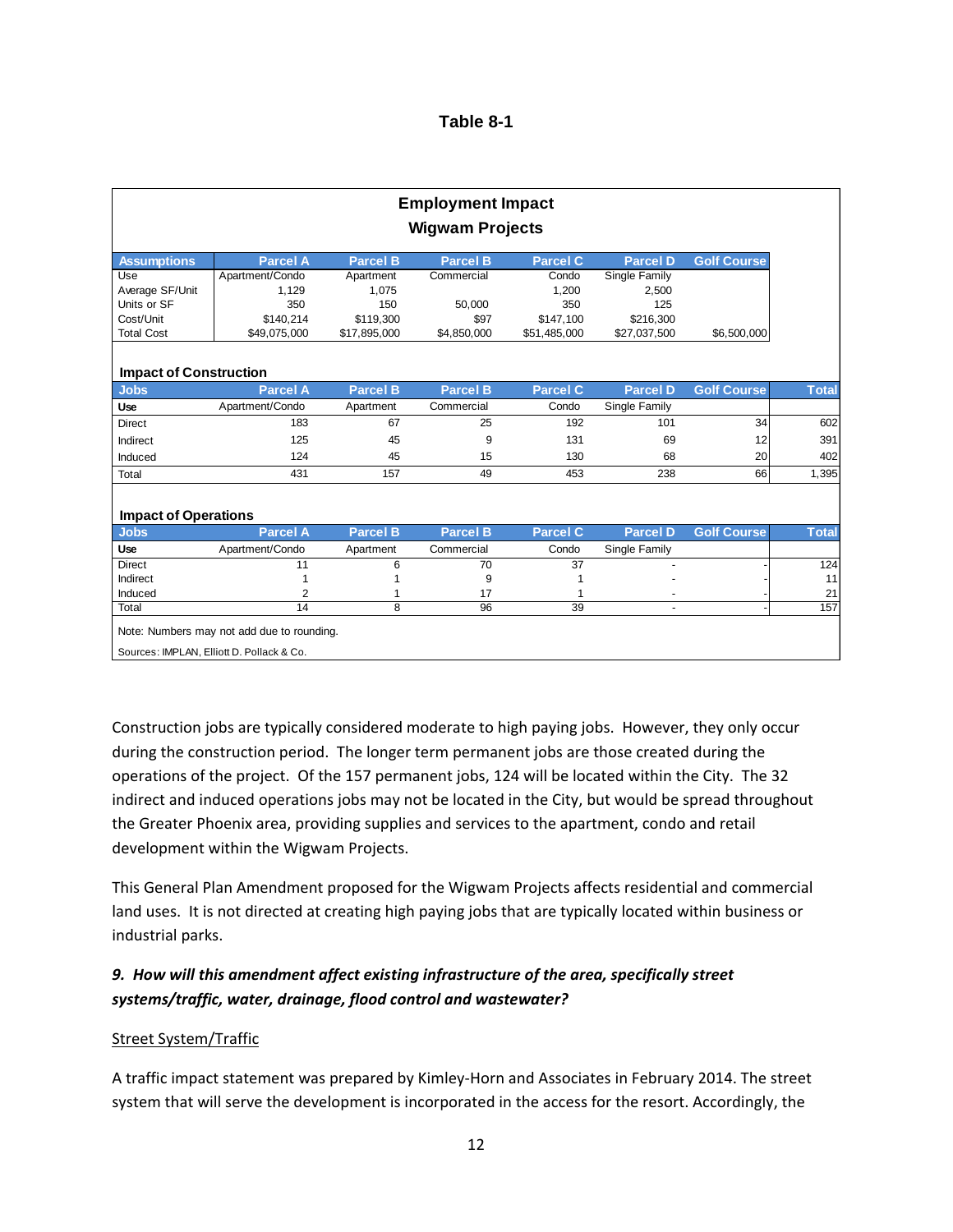direct impact of the traffic generated by the additional resort residential units will be limited to the existing resort access points.

With the anticipated reduction in volumes associated with all the potential land use plan changes in the vicinity and the distribution of reduced volumes to multiple roadways, the GPA for Parcel C should result in minimal overall impacts from what would have been expected under the previous plans for the area. In addition, the seasonal nature of the residential components of the proposed development means that while the trip generation calculations included in the analysis assumed full occupancy of all the residential uses, there will be a significant portion of the year when many of the units are unoccupied resulting in even lower trip generation. The associated report is located in the Appendix.

Finally, no impact on the cost of street maintenance is anticipated. The distribution of trips results in both increases and decreases to some streets, but the overall change is too small to quantify an increase or decrease in street maintenance costs.

## Drainage/Flood Control

The proposed projects will provide 100 year- 6 hour retention onsite or in facilities located in the adjacent golf course. A portion of the site is located in the existing FEMA Zone A Flood Plain, therefore, the parcel will be elevated above the ponding elevation and compensatory storage for the displaced volume of storage will be incorporated in the adjacent golf course. The associated report is located in the Appendix.

#### Water/Wastewater

Existing water and wastewater infrastructure maintained by Liberty Utility is located in the streets surrounding the parcel. The parcel is located within a portion of the existing golf course that is surrounded by a looped domestic water network which allows for multiple options to serve the site. An existing 12" sewer line currently crosses the golf course immediately east of the site and ties into the existing 12" main in Florence Avenue. The associated report is located in the appendix.

# *10. How will this amendment affect City provided and contracted services, including police, fire, and emergency services protection? Provide supporting data and estimated increases/decreases in the annual cost of these services by service type, to the City of Litchfield Park.*

The City's FY 2014 Budget is shown on Table 10‐1. The largest revenue sources are the sales, use and bed tax and intergovernmental revenues that include State shared sales tax, urban revenue sharing, and the motor vehicle tax. Another revenue sharing fund is the Highway User Fund which is restricted for use to transportation improvements. Recreation services also generate substantial revenues for the City. However, the cost of recreation services to the City greatly exceeds the revenue generated from recreation programs (a situation typical for virtually every city).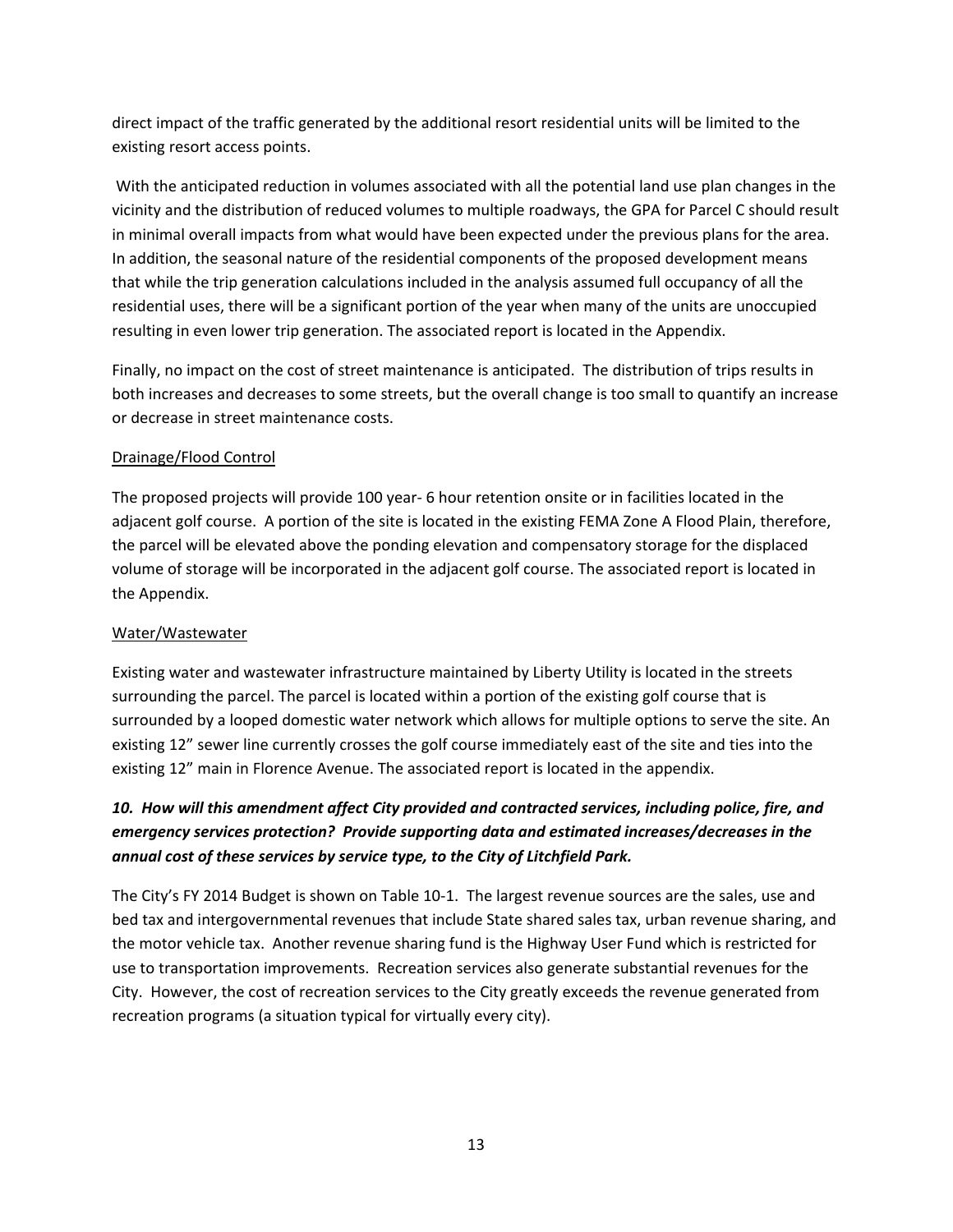The major expense categories include public safety, public works and recreation services. In FY 2014, an additional expense category is the Capital Projects Fund at \$1.77 million. Capital projects appear to be funded intermittently over the years with a large expense planned for FY 2014. These projects are usually funded by General Fund dollars and HURF revenues.

Expenditures planned for FY 2014 exceed City revenues by approximately \$2.1 million. The City is carrying over approximately \$2.7 million in funds from FY 2013, with plans to expend the majority of those funds on capital improvement projects.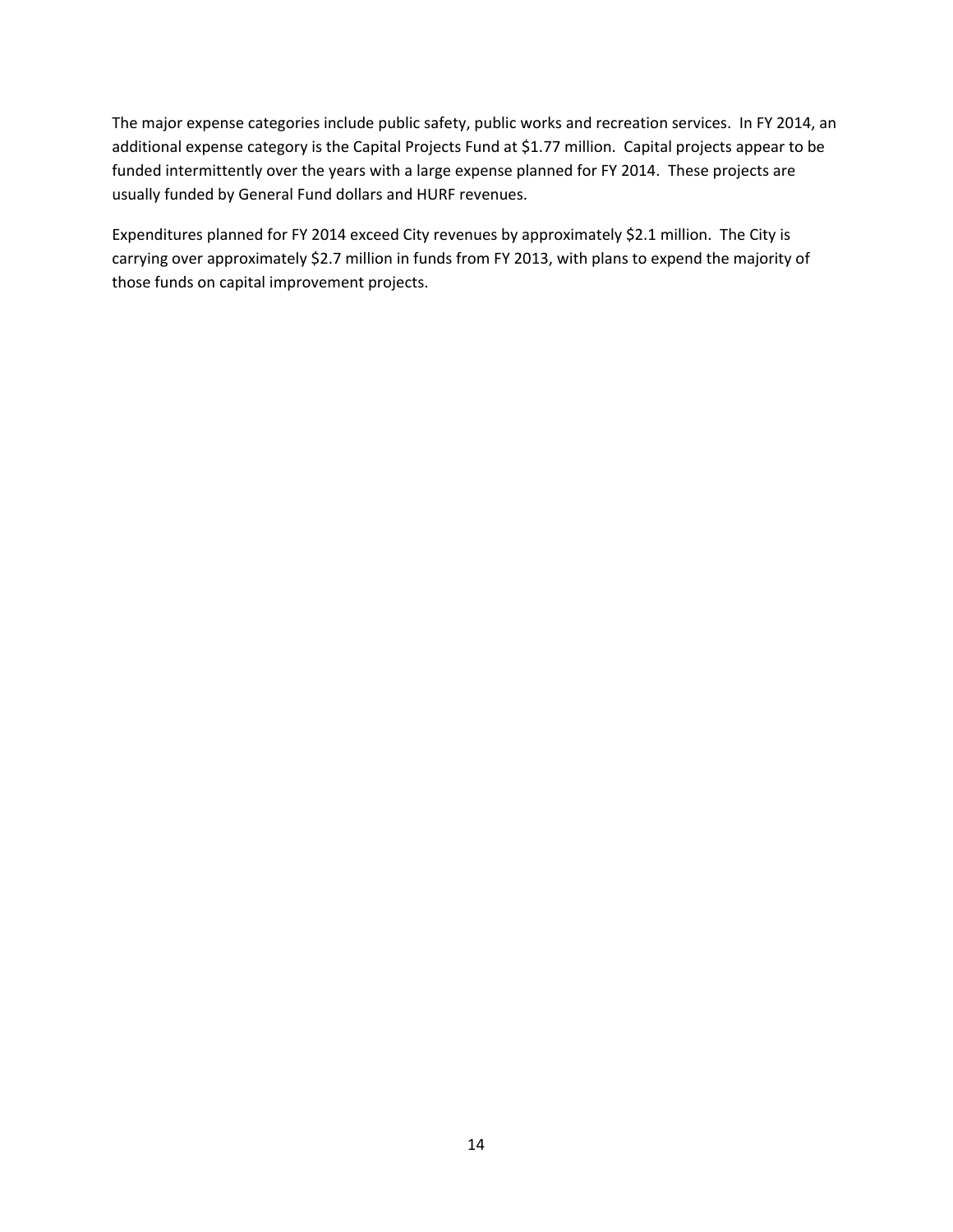| City of Litchfield FY 2014 Budget                         |           |                                           |           |  |  |  |  |
|-----------------------------------------------------------|-----------|-------------------------------------------|-----------|--|--|--|--|
| <b>REVENUES</b>                                           |           | <b>EXPENSES</b>                           |           |  |  |  |  |
| <b>GENERAL FUND</b>                                       |           | <b>GENERAL FUND</b>                       |           |  |  |  |  |
| Local taxes                                               |           | <b>MAYOR &amp; COUNCIL</b>                | 12,000    |  |  |  |  |
| CITY SALES USE & BED TAX                                  | 3,725,000 | <b>CITY MANAGER'S OFFICE</b>              | 358,742   |  |  |  |  |
| Licenses and permits                                      |           | <b>CITY CLERK'S OFFICE</b>                | 407,205   |  |  |  |  |
| <b>BUILDING PERMITS &amp; PLAN REVIEWS</b>                | 130,000   | <b>CITY ATTORNEY</b>                      | 255,000   |  |  |  |  |
| <b>BUSINESS LICENSES</b>                                  | 27,000    | <b>FINANCE &amp; HUMAN RESOURCES</b>      | 315,379   |  |  |  |  |
| Intergovernmental                                         |           | <b>HUMAN RESOURCES</b>                    | 152,922   |  |  |  |  |
| <b>STATE SALES TAX</b>                                    | 473,168   | PLANNING SERVICES                         | 185,497   |  |  |  |  |
| URBAN REVENUE SHARING                                     | 610,930   | <b>ENGINEERING SERVICES</b>               | 125,000   |  |  |  |  |
| <b>MOTOR VEHICLE TAX</b>                                  | 182,532   | <b>BUILDING SAFETY &amp; CODE ENFCMNT</b> | 163,962   |  |  |  |  |
| Fines and forfeits                                        |           | <b>CODE ENFORCEMENT</b>                   | 56,578    |  |  |  |  |
| <b>MAGISTRATE COURT FINES &amp; FORFEITS</b>              | 85,000    | <b>MAGISTRATE COURT</b>                   | 174,365   |  |  |  |  |
| Interest on investments                                   |           | <b>PUBLIC SAFETY</b>                      | 1,134,177 |  |  |  |  |
| <b>INTEREST ON SAVINGS</b>                                | 5,900     | PUBLIC WORKS - MAINTENANCE                | 2,427,187 |  |  |  |  |
| In-lieu property taxes                                    |           | <b>TOTAL GENERAL FUND</b>                 | 5,768,013 |  |  |  |  |
| UTILITY FRANCHISE FEES                                    | 211,000   |                                           |           |  |  |  |  |
| <b>DEVELOPMENT REVENUE</b>                                |           | <b>SPECIAL REVENUE FUNDS</b>              |           |  |  |  |  |
| Miscellaneous                                             |           | Public Works - ROW                        | 103,500   |  |  |  |  |
| <b>MISCELLANEOUS</b>                                      | 68,300    |                                           |           |  |  |  |  |
| <b>GRANTS</b>                                             | 16,000    | <b>CAPITAL PROJECTS FUNDS</b>             |           |  |  |  |  |
| <b>Total General Fund</b>                                 | 5,534,830 | <b>CIP/Special Projects</b>               | 1,770,000 |  |  |  |  |
| <b>SPECIAL REVENUE FUNDS</b>                              |           | <b>ENTERPRISE FUNDS</b>                   |           |  |  |  |  |
| Highway User Revenue Fund                                 | 309,118   | <b>Recreation Services</b>                | 695,655   |  |  |  |  |
|                                                           |           | <b>Community Services</b>                 | 79,813    |  |  |  |  |
| <b>ENTERPRISE FUNDS</b>                                   |           | <b>Special Event Services</b>             | 153,804   |  |  |  |  |
| <b>Recreation Services</b>                                | 458,180   | <b>Total Enterprise Funds</b>             | 929,272   |  |  |  |  |
| <b>Community Services</b>                                 | 7,500     |                                           |           |  |  |  |  |
| <b>Special Event Services</b>                             | 161,600   | <b>TOTAL ALL FUNDS</b>                    | 8,570,785 |  |  |  |  |
| <b>Total Enterprise Funds</b>                             | 627,280   |                                           |           |  |  |  |  |
| <b>TOTAL ALL FUNDS</b><br>Source: City of Litchfield Park | 6,471,228 |                                           |           |  |  |  |  |

In order to estimate the impact of the Wigwam Projects on City services and the Budget, a fiscal impact model was developed. The model estimates the direct revenue that would be generated to the City from the Projects. Two types of economic activity are considered in the model:

- The impact of construction of the Projects on City revenues (construction sales tax). This revenue source is a one-time event that occurs at the time of construction.
- The impact of on-going operations of the Projects after they have been completed. Revenue categories evaluated in the model include sales taxes on utilities, the spending of residents in the community (payment of sales taxes), the lease tax on rents and shared revenues that come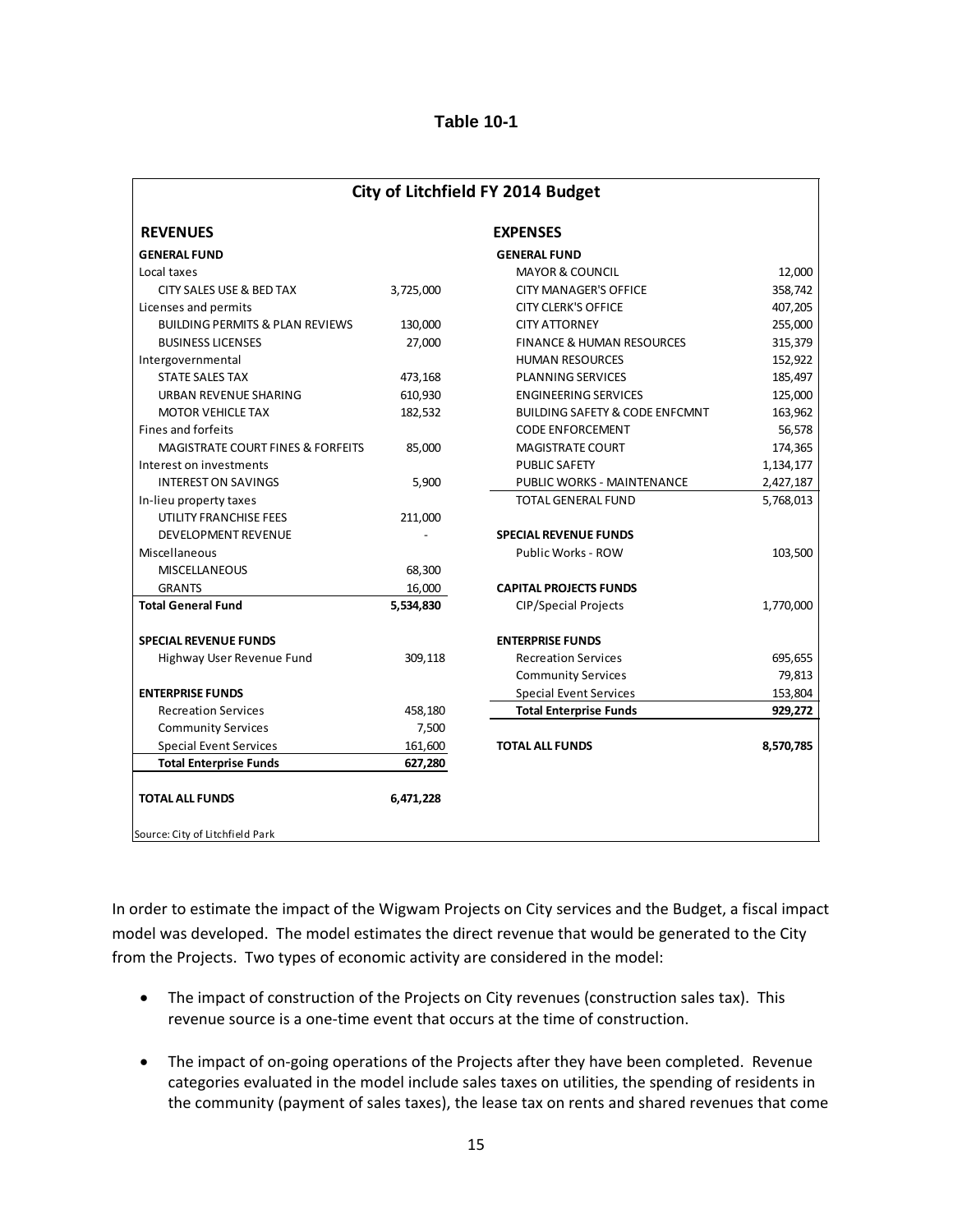to the City from the State based primarily on population. State shared revenues do not impact the City until the next Census population estimates are released, probably in 2021 or 2022.

For the proposed commercial parcel, the model estimates the sales tax on retail sales in the complex, utility sales tax and the tax on rents. In addition, 100 of the condo units in Parcel C will be used by the Wigwam Resort as additional resort rooms, generating bed tax revenues for the City. Litchfield Park will receive these revenues each and every year after completion of the projects.

In the development of the fiscal impact model, one of the variables is an estimate of the percentage of retail spending by residents within the community (in order to calculate sales taxes collected by a city). Typically people shop near where they live, however, there is always going to be leakage of spending outside a community since all cities do not have a full complement of retail establishments. In the case of Litchfield Park, retail sales leakage is expected to be high because of the number and variety of retail shopping centers outside the City and the limited number of centers within City boundaries. For this analysis, it is assumed that 75% of retail sales made by City residents would occur outside the City.

The following tables summarize the output of the fiscal impact model. Table 10‐2 illustrates the expected construction sales tax that will be collected by the City from the Wigwam Projects. Table 10‐3 shows the fiscal impact model output for the operations of the Projects at build‐out after completion of all construction and occupancy of the buildings.

| <b>Construction Sales Tax</b><br><b>Proposed Wigwam Projects</b> |                                           |             |  |  |  |  |  |  |
|------------------------------------------------------------------|-------------------------------------------|-------------|--|--|--|--|--|--|
|                                                                  | <b>RESIDENTIAL USES</b>                   |             |  |  |  |  |  |  |
| Parcel A                                                         | 350 Condo/Apartment Units                 | \$2,144,700 |  |  |  |  |  |  |
| Parcel B                                                         | 150 Apartment Units                       | \$558,300   |  |  |  |  |  |  |
| Parcel C                                                         | 350 Condo Units                           | \$3,267,300 |  |  |  |  |  |  |
| Parcel D                                                         | 125 Single Family Units                   | \$1,371,200 |  |  |  |  |  |  |
|                                                                  | <b>COMMERCIAL USES</b>                    |             |  |  |  |  |  |  |
|                                                                  | Parcel B 50,000 SF Retail                 | \$151,300   |  |  |  |  |  |  |
| Golf Course                                                      |                                           | \$202,800   |  |  |  |  |  |  |
|                                                                  | <b>TOTAL RESIDENTIAL &amp; COMMERCIAL</b> |             |  |  |  |  |  |  |
| <b>All Parcels</b>                                               |                                           | \$7,695,600 |  |  |  |  |  |  |
| Sources: JDM, Elliott D. Pollack & Co.                           |                                           |             |  |  |  |  |  |  |

## **Table 10-2**

**Fiscal Impact Summary of Construction**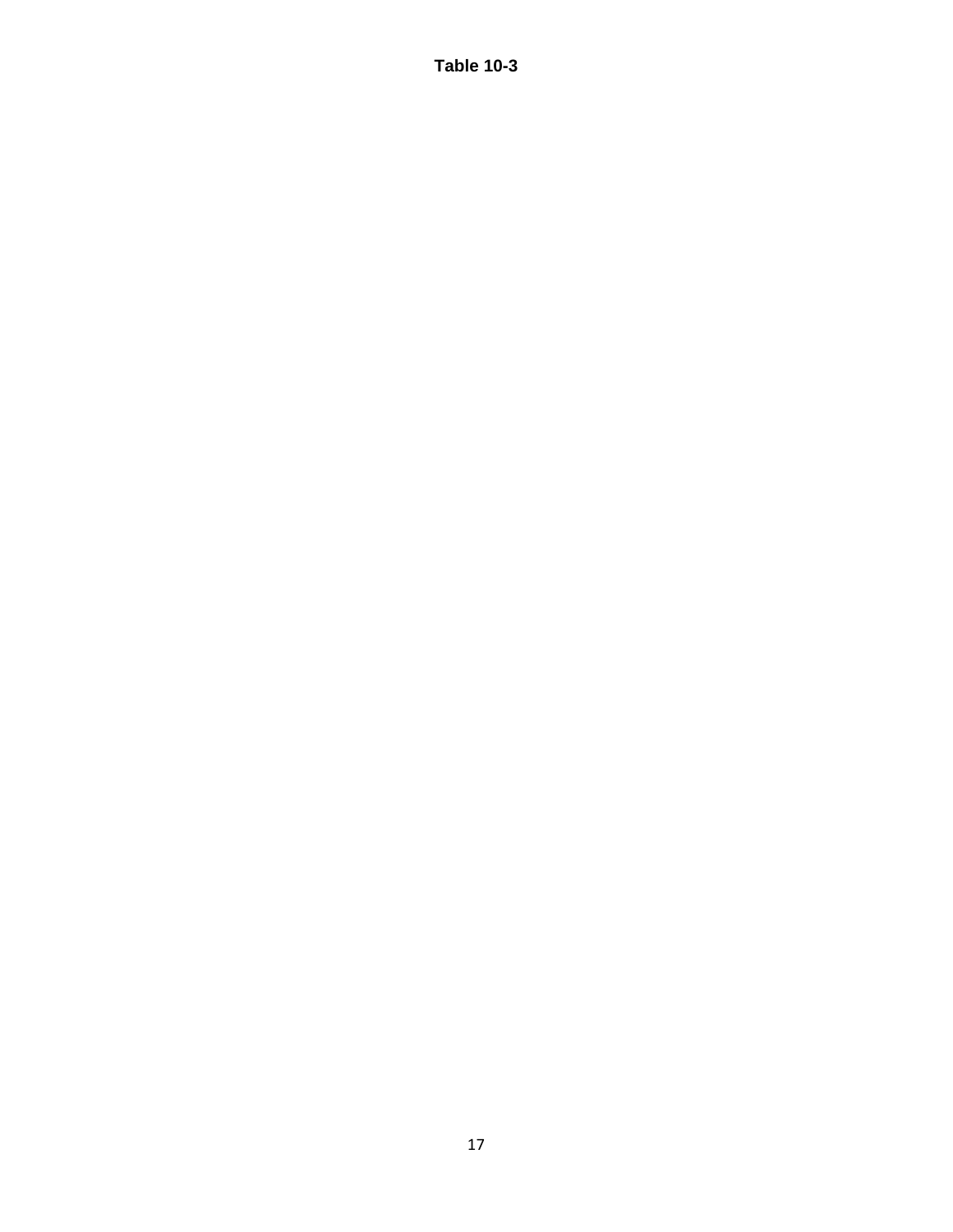# **Fiscal Impact Summary of Operations Proposed Wigwam Development**

| <b>RESIDENTIAL USES</b>                      |           |
|----------------------------------------------|-----------|
| <b>Parcel A</b>                              |           |
| Total apartment units                        | 200       |
| Occupied apartment units                     | 184       |
| Total condo units                            | 150       |
| Occupied condo units                         | 150       |
| <b>Primary Revenues</b>                      |           |
| Utility sales tax                            | \$15,900  |
| Resident spending sales tax                  | \$59,300  |
| Lease tax                                    | \$66,500  |
| State shared revenues from population growth | \$212,400 |
| Parcel A Total Annual Revenues at Build-Out  | \$354,100 |
| <b>Parcel B</b>                              |           |
| Total apartment units                        | 150       |
| Occupied apartment units                     | 138       |
| <b>Primary Revenues</b>                      |           |
| Utility sales tax                            | \$6,200   |
| Resident spending sales tax                  | \$19,100  |
| Lease tax                                    | \$49,800  |
| State shared revenues from population growth | \$87,800  |
| Parcel B Total Annual Revenues at Build-Out  | \$162,900 |
| <b>Parcel C</b>                              |           |
| Total condo units                            | 350       |
| Occupied condo units                         | 350       |
| <b>Primary Revenues</b>                      |           |
| Utility sales tax                            | \$17,600  |
| Resident spending sales tax                  | \$79,000  |
| Bed tax - Wigwam Resort use of 100 rooms     | \$222,186 |
| State shared revenues from population growth | \$222,600 |
| Parcel C Total Annual Revenues at Build-Out  | \$541,386 |
| <b>Parcel D</b>                              |           |
| Single family units                          | 125       |
| Occupied single family homes                 | 125       |
| <b>Primary Revenues</b>                      |           |
| Utility sales tax                            | \$13,100  |
| Resident spending sales tax                  | \$32,000  |
| State shared revenues from population growth | \$95,400  |
| Parcel D Total Annual Revenues at Build-Out  | \$140,500 |
| <b>COMMERCIAL USES</b>                       |           |
| <b>Parcel B</b>                              |           |
| Total retail space                           | 50,000    |
| Occupied retail space                        | 45,000    |
| <b>Primary Revenues</b>                      |           |
| Utility sales tax                            | \$3,000   |
| Sales tax on retail sales                    | \$378,000 |
| Lease tax                                    | \$25,200  |
| <b>Total Revenues</b>                        | \$406,200 |
| Sources: JDM, Elliott D. Pollack & Co.       |           |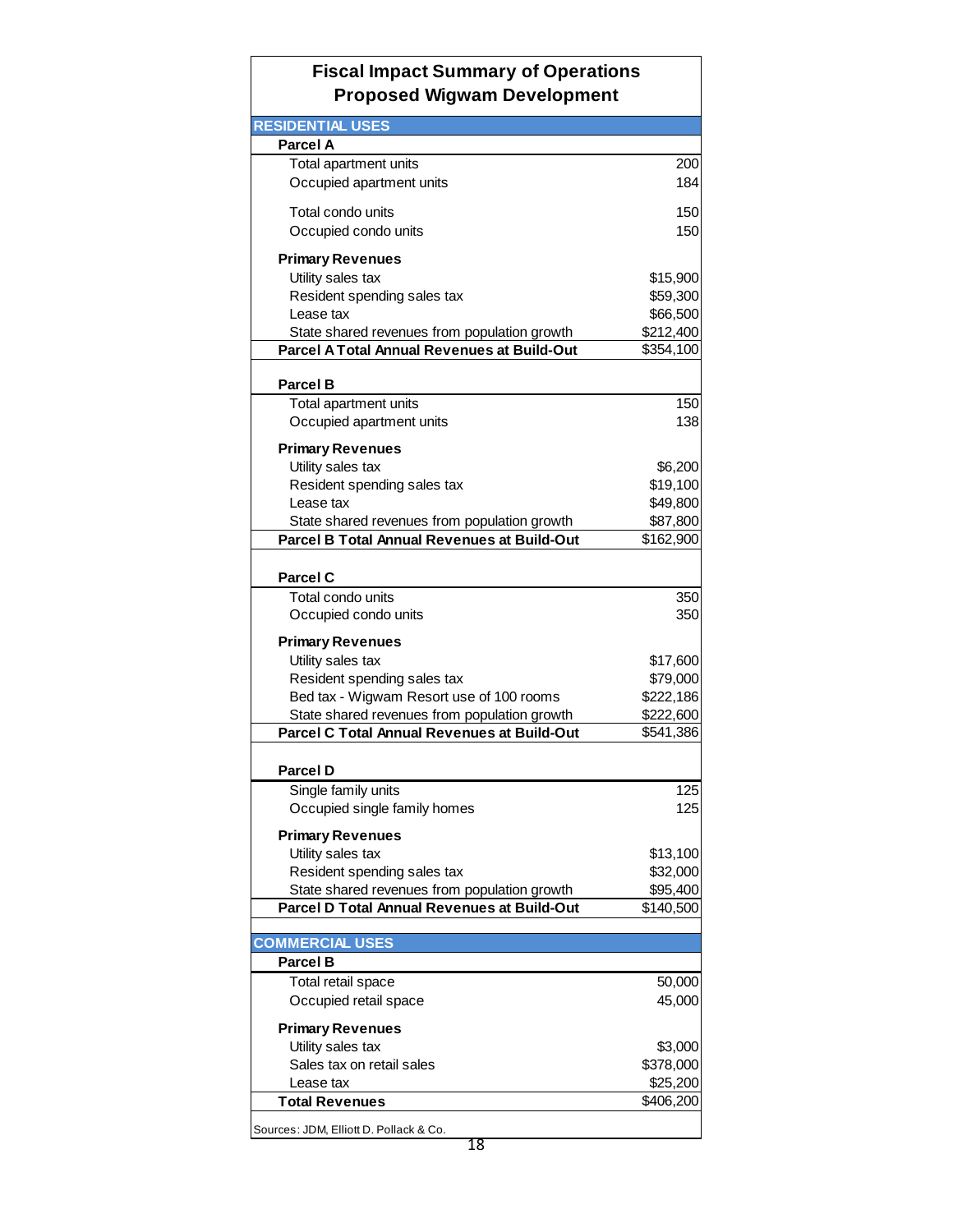The next step in the analysis is to analyze the City Budget and determine how other revenues and expenses might be affected by the influx of persons residing and working in the Wigwam Projects. All figures and estimates cited in this section are based on 2014 dollars. An inflation factor has not been added to the analysis for comparative purposes. This does not mean that actual city expenses will not rise with inflation or other factors. Rather the impact of inflation is held static for the analysis.

#### *City Revenue Analysis*

Table 10‐4 shows the FY 2013 actual revenue of the City and the FY 2014 Budget plus estimates of the revenue per capita generated by City residents and employees. Cells noted with the term "calculated" refer to the revenue estimates generated in the Tables 10‐2 and 10‐3 above. The other sources of revenue are based on a per capita calculation using, in most cases, the sum of:

- The current population of the City (5,400 persons),
- The current number of employees working in the City according to MAG (2,042), and
- The number of Wigwam Resort guests that may be staying at the resort on average (based on 331 rooms, 1.5 persons per room and 70% occupancy.

The above three components of revenue are used because they all in some way contribute to City revenue as well as the cost of services provided by the City. For instance, employees working in the City may receive traffic tickets or spend money in the City on food or other services. The only revenue categories that are not driven by all three components above are recreation and community services. The assumption is that revenues and expenses for these categories are derived from the residents of the community.

Table 10‐4 outlines the factors that will be used to estimate the impact of the Wigwam Projects on the City. One further "calculated" revenue estimate was developed for this table – building permits and plan reviews. These fees are estimated at \$1.99 million for all the Wigwam Projects, most of which would be collected in the early years of the project. The calculation of building permits fees is provided in a table in the Appendix of this Question 10.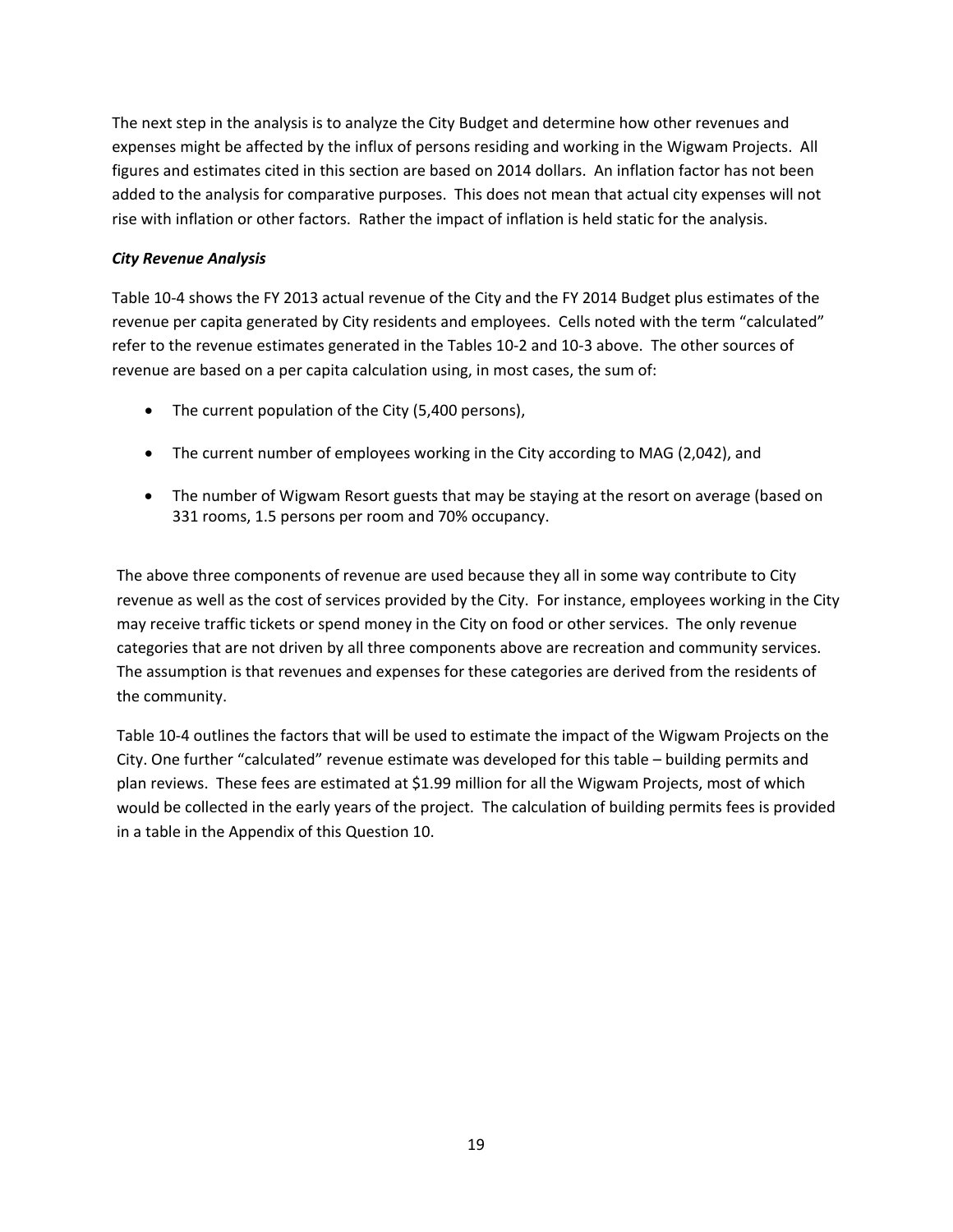| <b>Litchfield Park Revenue Analysis</b>                    |                    |                       |                                |  |  |  |  |  |  |  |
|------------------------------------------------------------|--------------------|-----------------------|--------------------------------|--|--|--|--|--|--|--|
| <b>Wigwam Projects</b>                                     |                    |                       |                                |  |  |  |  |  |  |  |
| <b>Existing Population</b>                                 | 5,400              |                       |                                |  |  |  |  |  |  |  |
| <b>Existing Employment</b>                                 | 2,042              |                       |                                |  |  |  |  |  |  |  |
| <b>Existing Wigwam Resort Guests</b>                       | 348                |                       |                                |  |  |  |  |  |  |  |
| <b>Total Existing Population &amp; Employees</b>           | 7,790              |                       |                                |  |  |  |  |  |  |  |
|                                                            |                    |                       |                                |  |  |  |  |  |  |  |
| <b>FUND</b>                                                | <b>Actual 2013</b> | <b>Budget</b><br>2014 | <b>Revenue Per</b><br>Pers/Emp |  |  |  |  |  |  |  |
| <b>GENERAL FUND</b>                                        | <b>Revenue</b>     |                       |                                |  |  |  |  |  |  |  |
| Local taxes                                                |                    |                       |                                |  |  |  |  |  |  |  |
| CITY SALES USE & BED TAX                                   | \$3,710,000        | \$3,725,000           | Calculated                     |  |  |  |  |  |  |  |
| <b>CONSTRUCTION SALES TAX</b>                              |                    |                       | Calculated                     |  |  |  |  |  |  |  |
| Licenses and permits                                       |                    |                       |                                |  |  |  |  |  |  |  |
| <b>BUILDING PERMITS &amp; PLAN REVIEWS</b>                 | \$402,000          | \$130,000             | Calculated                     |  |  |  |  |  |  |  |
| <b>BUSINESS LICENSES</b>                                   | \$27,000           | \$27,000              | \$3.47                         |  |  |  |  |  |  |  |
| Intergovernmental                                          |                    |                       |                                |  |  |  |  |  |  |  |
| <b>STATE SALES TAX</b>                                     | \$458,000          | \$473,168             | Calculated                     |  |  |  |  |  |  |  |
| <b>URBAN REVENUE SHARING</b>                               | \$559,000          | \$610,930             | Calculated                     |  |  |  |  |  |  |  |
| <b>MOTOR VEHICLE TAX</b>                                   | \$175,000          | \$182,532             | Calculated                     |  |  |  |  |  |  |  |
| <b>MARICOPA COUNTY PROJ IGA</b>                            | \$0                | S0                    |                                |  |  |  |  |  |  |  |
| Fines and forfeits                                         |                    |                       |                                |  |  |  |  |  |  |  |
| <b>MAGISTRATE COURT FINES &amp; FORFEITS</b>               | \$85,000           | \$85,000              | \$10.91                        |  |  |  |  |  |  |  |
| Interest on investments                                    |                    |                       |                                |  |  |  |  |  |  |  |
| <b>INTEREST ON SAVINGS</b>                                 | \$5,320            | \$5,900               | \$0.76                         |  |  |  |  |  |  |  |
| In-lieu property taxes                                     |                    |                       |                                |  |  |  |  |  |  |  |
| UTILITY FRANCHISE FEES                                     | \$211,000          | \$211,000             | \$27.09                        |  |  |  |  |  |  |  |
| <b>DEVELOPMENT REVENUE</b>                                 | \$0                | \$0                   |                                |  |  |  |  |  |  |  |
| Miscellaneous                                              |                    |                       |                                |  |  |  |  |  |  |  |
| <b>MISCELLANEOUS</b>                                       | \$67,439           | \$68,300              | \$8.77                         |  |  |  |  |  |  |  |
| <b>GRANTS</b>                                              | \$51,100           | \$16,000              | N/A                            |  |  |  |  |  |  |  |
| <b>Total General Fund</b>                                  | \$5,750,859        | \$5,534,830           |                                |  |  |  |  |  |  |  |
| <b>SPECIAL REVENUE FUNDS</b>                               |                    |                       |                                |  |  |  |  |  |  |  |
| Highway User Revenue Fund                                  | \$276,220          | \$309,118             | Calculated                     |  |  |  |  |  |  |  |
| <b>Court Ehancement Revenue</b>                            | \$16,936           | \$16,720              | \$2.15                         |  |  |  |  |  |  |  |
| <b>ENTERPRISE FUNDS</b>                                    |                    |                       |                                |  |  |  |  |  |  |  |
| <b>Recreation Services</b>                                 | \$428,418          | \$458,180             | \$84.85                        |  |  |  |  |  |  |  |
| <b>Community Services</b>                                  | \$6,000            | \$7,500               | \$1.39                         |  |  |  |  |  |  |  |
| <b>Special Event Services</b>                              | \$164,342          | \$161,600             | \$20.75                        |  |  |  |  |  |  |  |
| <b>Total Enterprise Funds</b>                              | \$598,760          | \$627,280             |                                |  |  |  |  |  |  |  |
| <b>TOTAL ALL FUNDS</b>                                     | \$6,625,839        | \$6,471,228           |                                |  |  |  |  |  |  |  |
| Sources: City of Litchfield Park, Elliott D. Pollack & Co. |                    |                       |                                |  |  |  |  |  |  |  |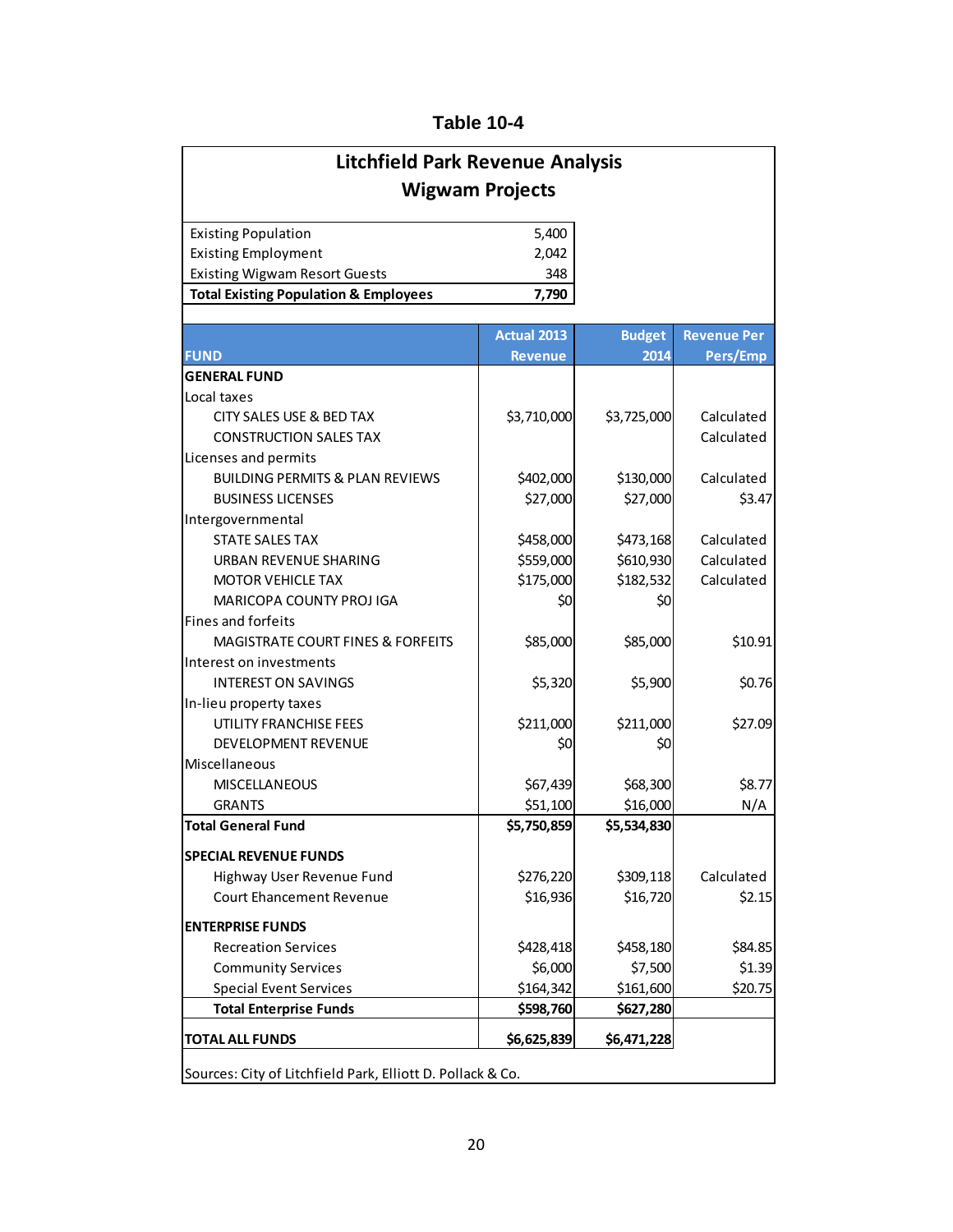#### *City Expenditure Analysis*

The expenditure analysis is focused on determining the expenses that might be incurred by the City as a result of the development of the Wigwam Projects. The key to this analysis is to determine if each expense category of the City is variable or fixed. For instance, will the City Clerk's office need to have a larger budget and more personnel as a result of the Wigwam Projects? The conclusion of this study is likely not. This analysis assumes that most of the City administrative functions would not materially change as a result of the development of the Wigwam Projects because the City is landlocked with little additional vacant land available for development and growth of the population. City administration can likely continue to operate in its current manner. The budget categories that are deemed variable include the City Attorney, code enforcement, magistrate court, public safety, public works, and the enterprise funds consisting of recreation, community and special event services.

Table 10‐5 outlines the expense categories that are assumed to be fixed and those that are variable. Variable expenses are divided by the total population and employment base of the community which totals 7,790 residents, employees and Wigwam Resort guests. For the General Fund, the variable cost is estimated at \$519 per resident and employee.

The Public Safety category has been highlighted to indicate that this factor will be adjusted in later tables to take into account the higher demand for police and fire services due to the Wigwam Projects.

For police services provided by the Maricopa County Sheriff, the analysis assumes that the contract will be increased to provide for the equivalent of 1.5 full-time deputies from the current 1.0 deputy. This would increase the Sheriff's contract to \$866,200 from \$539,711 including a 7% contingency to account for 911 calls and other extra services.

For fire services, the City of Goodyear charges Litchfield Park 30% of the operating cost of the nearby fire station on Litchfield Road. With the increase in population of the City due to the Wigwam Projects, Litchfield Park would likely see the cost to the City rise to 37% of the operating cost of the fire station. This would increase the Goodyear contract from \$515,916 for FY2014 to \$636,300. With a 7% contingency factor, the total contract cost would be \$680,800.

The total public safety budget that will be used in this analysis is estimated at \$1,547,000, an increase of 36% from the current \$1,134,177 FY 2014 budget. On a per capita basis (population and employment), the Public Safety expense factor would increase from the current \$145.60 to \$198.60.

A cost for the Capital Projects Fund has not been calculated. This fund appears to be a carry‐over of funds from prior years which is why the expenditures under the FY 2014 budget exceed anticipated revenue by more than \$2 million. We will further discuss with City staff how to handle this expense.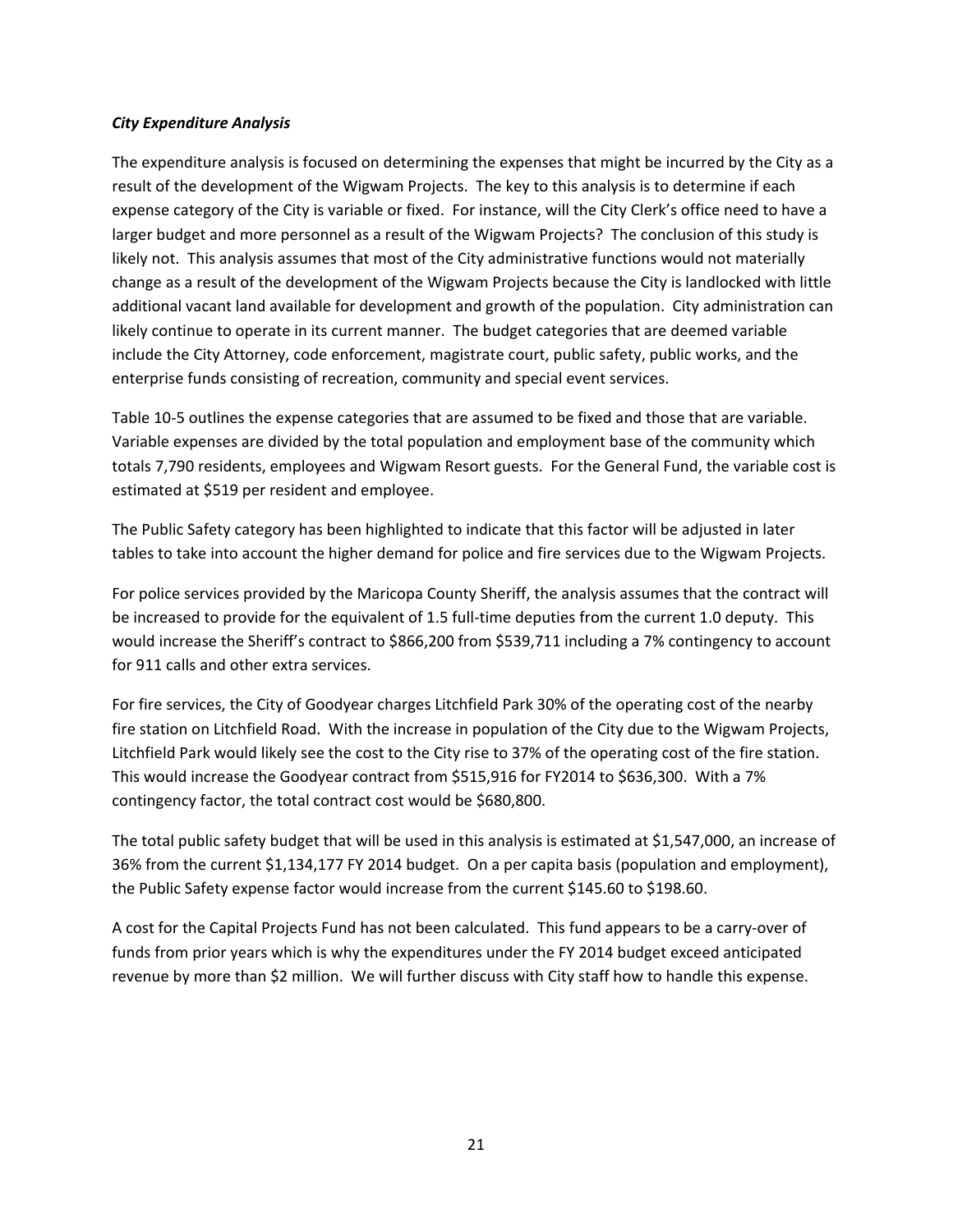| <b>Litchfield Park Expenditure Analysis</b>               |                    |               |                |                    |  |  |  |  |  |
|-----------------------------------------------------------|--------------------|---------------|----------------|--------------------|--|--|--|--|--|
| <b>Wigwam Projects</b>                                    |                    |               |                |                    |  |  |  |  |  |
| <b>Existing Population</b>                                | 5,400              |               |                |                    |  |  |  |  |  |
| <b>Existing Employment</b>                                | 2,042              |               |                |                    |  |  |  |  |  |
| <b>Existing Wigwam Resort Guests</b>                      | 348                |               |                |                    |  |  |  |  |  |
| <b>Total Existing Population &amp; Employees</b>          | 7,790              |               |                |                    |  |  |  |  |  |
|                                                           |                    |               |                |                    |  |  |  |  |  |
|                                                           | <b>Actual 2013</b> | <b>Budget</b> | <b>Type of</b> | <b>Expense Per</b> |  |  |  |  |  |
| <b>FUND</b>                                               | <b>Expenses</b>    | 2014          | <b>Expense</b> | Pers/Emp           |  |  |  |  |  |
| <b>GENERAL FUND</b>                                       |                    |               |                |                    |  |  |  |  |  |
| <b>MAYOR &amp; COUNCIL</b>                                | 12,000             | 12,000        | Fixed          | \$0.00             |  |  |  |  |  |
| <b>CITY MANAGER'S OFFICE</b>                              | 251,409            | 358,742       | Fixed          | \$0.00             |  |  |  |  |  |
| <b>CITY CLERK'S OFFICE</b>                                | 375,668            | 407,205       | Fixed          | \$0.00             |  |  |  |  |  |
| <b>CITY ATTORNEY</b>                                      | 120,000            | 255,000       | Variable       | \$32.74            |  |  |  |  |  |
| <b>FINANCE &amp; HUMAN RESOURCES</b>                      | 285,332            | 315,379       | Fixed          | \$0.00             |  |  |  |  |  |
| <b>HUMAN RESOURCES</b>                                    | 127,978            | 152,922       | Fixed          | \$0.00             |  |  |  |  |  |
| <b>PLANNING SERVICES</b>                                  | 122,024            | 185,497       | Fixed          | \$0.00             |  |  |  |  |  |
| <b>ENGINEERING SERVICES</b>                               | 110,000            | 125,000       | Fixed          | \$0.00             |  |  |  |  |  |
| <b>BUILDING SAFETY &amp; CODE ENFCMNT</b>                 | 177,775            | 163,962       | Fixed          | \$0.00             |  |  |  |  |  |
| <b>CODE ENFORCEMENT</b>                                   | 48,178             | 56,578        | Variable       | \$7.26             |  |  |  |  |  |
| <b>MAGISTRATE COURT</b>                                   | 159,890            | 174,365       | Variable       | \$22.38            |  |  |  |  |  |
| <b>PUBLIC SAFETY</b>                                      | 1,072,055          | 1,134,177     | Variable       | \$145.60           |  |  |  |  |  |
| PUBLIC WORKS - MAINTENANCE                                | 2,308,241          | 2,427,187     | Variable       | \$311.60           |  |  |  |  |  |
| <b>TOTAL GENERAL FUND</b>                                 | 5,170,549          | 5,768,013     |                | \$519.58           |  |  |  |  |  |
| <b>SPECIAL REVENUE FUNDS</b>                              |                    |               |                |                    |  |  |  |  |  |
| Public Works - ROW                                        | 98,550             | 103,500       | Variable       | \$13.29            |  |  |  |  |  |
| Court Enhancement Fund                                    | 218,916            | 218,916       | Fixed          | \$0.00             |  |  |  |  |  |
| <b>CAPITAL PROJECTS FUNDS</b>                             |                    |               |                |                    |  |  |  |  |  |
| CIP/Special Projects                                      | 500,000            | 1,770,000     |                |                    |  |  |  |  |  |
| <b>ENTERPRISE FUNDS</b>                                   |                    |               |                |                    |  |  |  |  |  |
| <b>Recreation Services</b>                                | 673,137            | 695,655       | Variable       | \$128.83           |  |  |  |  |  |
| <b>Community Services</b>                                 | 77,959             | 79,813        | Variable       | \$14.78            |  |  |  |  |  |
| <b>Special Event Services</b>                             | 158,037            | 153,804       | Variable       | \$19.74            |  |  |  |  |  |
| <b>Total Enterprise Funds</b>                             | 909,133            | 929,272       |                | \$163.35           |  |  |  |  |  |
| <b>TOTAL ALL FUNDS</b>                                    | 6,678,232          | 8,570,785     |                |                    |  |  |  |  |  |
| Sources: City of Litchfield Park, Elliott D. Pollack &Co. |                    |               |                |                    |  |  |  |  |  |

## *Comparison of Revenues and Expenditures*

Table 10‐6 outlines the primary assumptions of the analysis including number of units, construction cost, sales price of units and population residing in the Projects.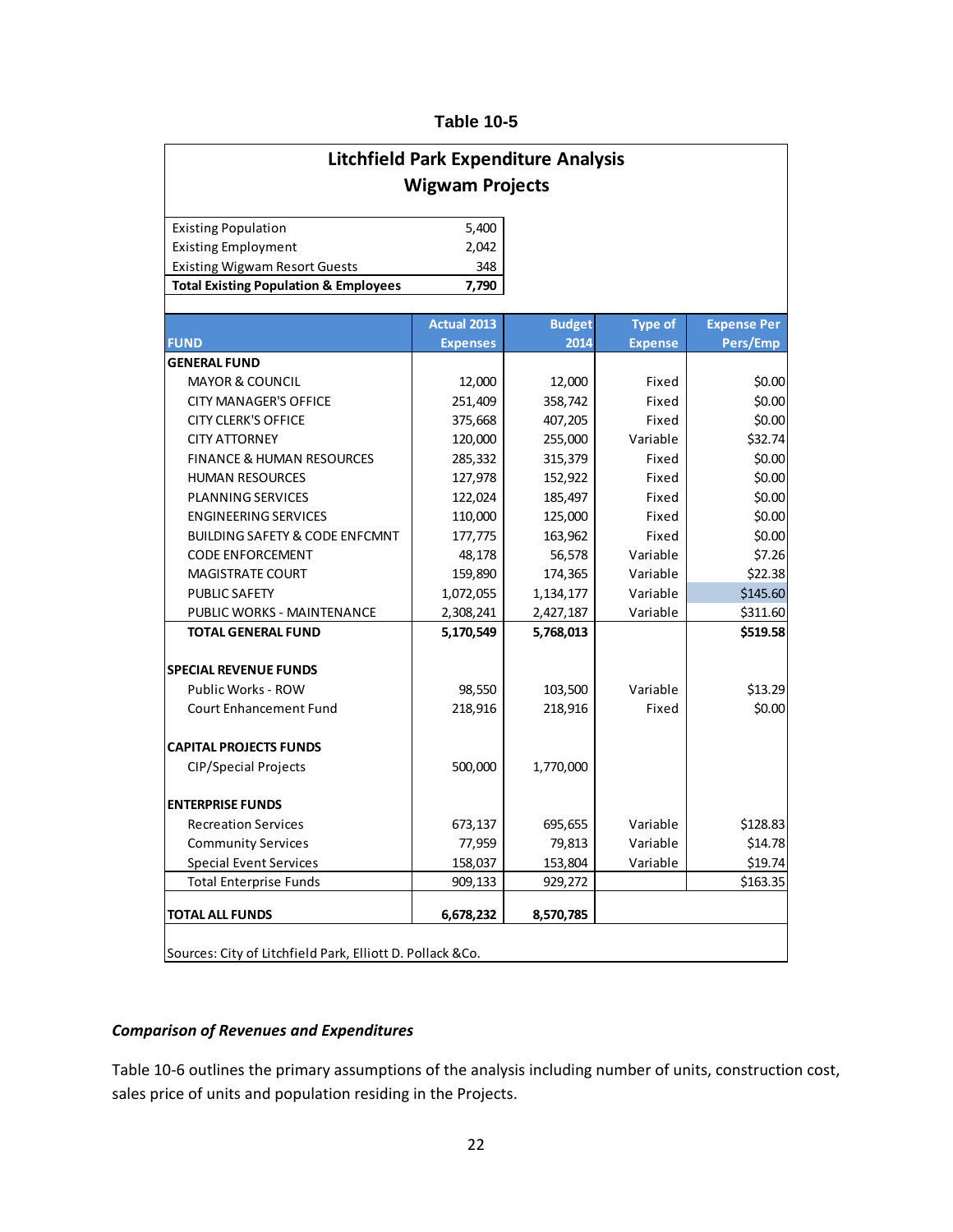| <b>Assumptions</b><br><b>Proposed Wigwam Projects</b> |                 |                    |                 |                 |                 |  |  |  |  |  |
|-------------------------------------------------------|-----------------|--------------------|-----------------|-----------------|-----------------|--|--|--|--|--|
| <b>RESIDENTIAL USES</b>                               |                 |                    |                 |                 |                 |  |  |  |  |  |
|                                                       | Parcel A1       | Parcel A2          | <b>Parcel B</b> | <b>Parcel C</b> | <b>Parcel D</b> |  |  |  |  |  |
| <b>Units</b>                                          | 200             | 150                | 150             | 350             | 125             |  |  |  |  |  |
| Unit Type                                             | Apartment       | Condo              | Apartment       | Condo           | Single Family   |  |  |  |  |  |
| Rent/Unit                                             | \$1,075         |                    | \$1,075         |                 |                 |  |  |  |  |  |
| <b>Construction Cost/Unit</b>                         | \$119,300       | \$147,100          | \$119,300       | \$147,100       | \$189,300       |  |  |  |  |  |
| Sale Price/Unit                                       |                 | \$299,200          |                 | \$299,200       | \$351,600       |  |  |  |  |  |
| Persons/Household                                     | 2.0             | 2.0                | 2.0             | 2.0             | 2.4             |  |  |  |  |  |
| <b>COMMERCIAL USES</b>                                |                 |                    |                 |                 |                 |  |  |  |  |  |
|                                                       | <b>Parcel B</b> | <b>Golf Course</b> |                 |                 |                 |  |  |  |  |  |
| <b>Square Feet</b>                                    | 50,000          |                    |                 |                 |                 |  |  |  |  |  |
| Rent/SF/Year                                          | \$20,00         |                    |                 |                 |                 |  |  |  |  |  |
| <b>Construction Cost</b>                              | \$4,850,000     | \$6,500,000        |                 |                 |                 |  |  |  |  |  |
| Sources: JDM, Elliott D. Pollack & Co.                |                 |                    |                 |                 |                 |  |  |  |  |  |

Table 10‐7 outlines the results of the fiscal impact model and the analysis of the City's FY 2014 Budget. Both revenues and expenditures are calculated based on the new population and employment generated from the Wigwam Projects consisting of 1,944 new residents, 124 new employees and 67 additional Wigwam Resort guests.

Over ten years, the Wigwam Projects should produce approximately \$23.8 million in revenue to the City. In contrast, the forecasted expenditures related to the Wigwam Projects are \$12.4 million, providing a net benefit to Litchfield Park of \$11.4 million over ten years.

The revenue to the City is front‐loaded due to the receipt of construction sales taxes as the various residential projects are built and sold. Building permit revenue is also collected in the first year of the project timeline. In total, two-thirds of City revenue is derived from retail and construction sales taxes. The influx of funds from these major tax categories could provide significant resources for capital improvement projects in the City.

In summary, the Wigwam Projects are forecasted to provide significant *net positive* revenue to the City, particularly in the early years of the project development. Given the forecasted net revenue generated to the City, additional public safety resources will be able to be deployed as the population of the community increases due to the Wigwam Projects. Revenue from the Wigwam Projects is expected to more than offset any additional costs incurred by the City.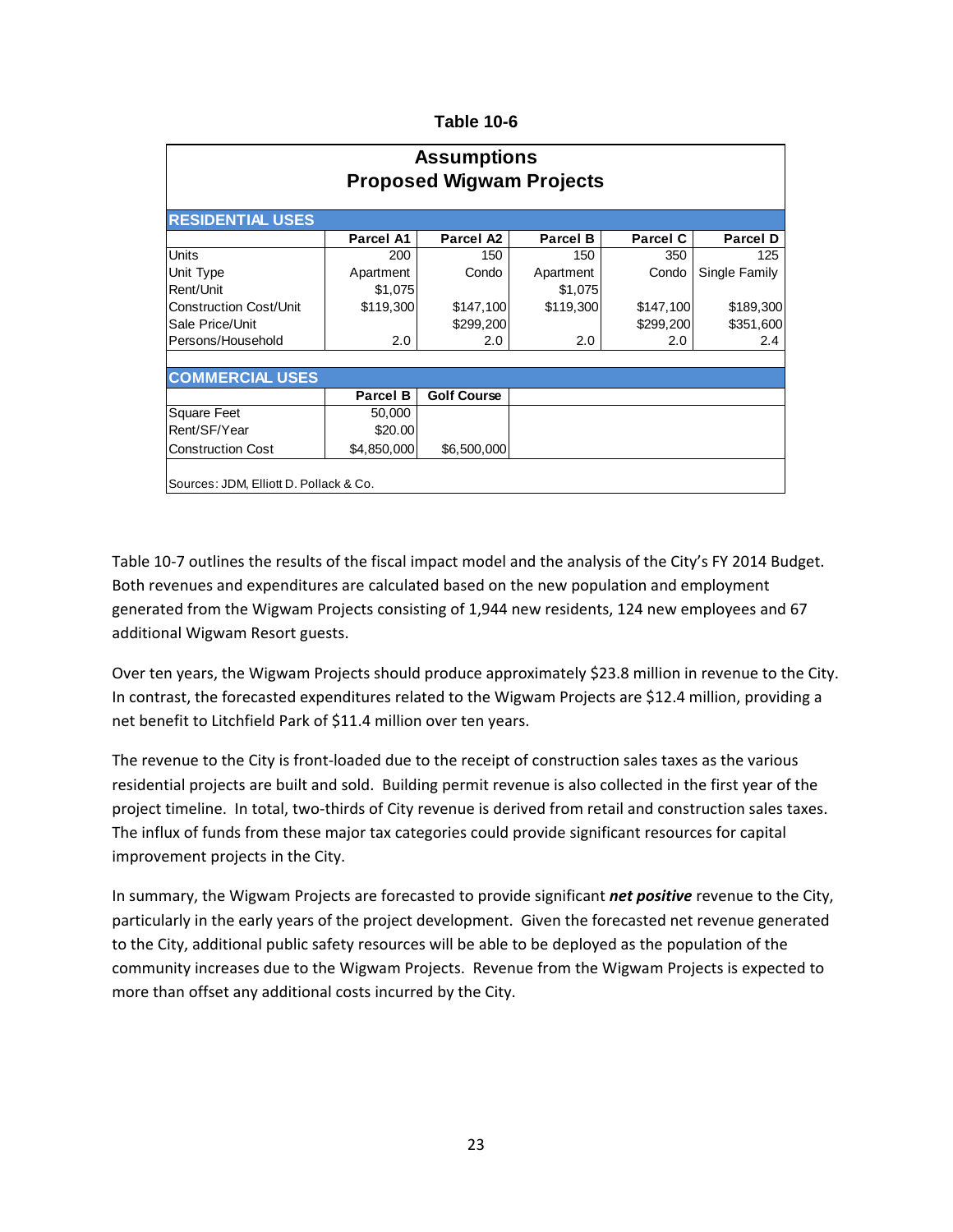| WIGWAM PROJECT ESTIMATED 10-YEAR CITY REVENUE AND EXPENDITURES<br><b>CITY OF LITCHFIELD PARK</b><br>(in 2014 Dollars) |                                  |                                  |                          |                                            |                      |                      |                      |                                    |                    |                    |                    |                          |                          |
|-----------------------------------------------------------------------------------------------------------------------|----------------------------------|----------------------------------|--------------------------|--------------------------------------------|----------------------|----------------------|----------------------|------------------------------------|--------------------|--------------------|--------------------|--------------------------|--------------------------|
| <b>Assumptions</b><br>New Wigwam Project Population<br>New Wigwam Project Employees<br>New Wigwam Resort Guests       |                                  |                                  |                          | 1,944<br>124<br>67                         |                      |                      |                      |                                    |                    |                    |                    |                          |                          |
| <b>Total New Population &amp; Employees</b>                                                                           |                                  |                                  |                          | 2,135                                      |                      |                      |                      |                                    |                    |                    |                    |                          |                          |
| Apartment/Condo Units Occupied<br>Single Family Units Occupied                                                        |                                  |                                  |                          | 398<br>19                                  | 528<br>52            | 658<br>85            | 788<br>118           | 822<br>125                         | 822<br>125         | 822<br>125         | 822<br>125         | 822<br>125               |                          |
| <b>New Project Residents</b><br>New Project Employees/Resort Guests                                                   |                                  |                                  | ÷                        | 842<br>191                                 | 1,181<br>191         | 1,520<br>191         | 1,859<br>191         | 1,944<br>191                       | 1,944<br>191       | 1,944<br>191       | 1,944<br>191       | 1,944<br>191             |                          |
| <b>Total New Population &amp; Employees</b>                                                                           |                                  |                                  |                          | 1,033                                      | 1,372                | 1,711                | 2,050                | 2,135                              | 2,135              | 2,135              | 2,135              | 2,135                    |                          |
| <b>CITY REVENUES</b>                                                                                                  | <b>Revenue Per</b><br>Person/Emp | Factor                           | Year 1                   | Year <sub>2</sub>                          | Year <sub>3</sub>    | Year 4               | Year 5               | Year <sub>6</sub>                  | Year 7             | Year <sub>8</sub>  | Year 9             | Year 10                  | <b>Totals</b>            |
| <b>GENERAL FUND</b>                                                                                                   |                                  |                                  |                          |                                            |                      |                      |                      |                                    |                    |                    |                    |                          |                          |
| Local taxes<br>CITY SALES USE & BED TAX<br>CONSTRUCTION SALES TAX                                                     | Calculated<br>Calculated         |                                  | 1,656,800                | 720,860<br>917,900                         | 879,660<br>1,575,600 | 927,360<br>1,575,600 | 975,260<br>1,575,600 | 987,060<br>394,200                 | 987,060            | 987,060            | 987,060            | 987,060                  | 8,438,440<br>7,695,700   |
| Licenses and permits<br>BUILDING PERMITS & PLAN REVIEWS<br><b>BUSINESS LICENSES</b>                                   | Calculated<br>\$3.47             | Persons + Emp                    | 1,994,100                | 3,585                                      | 4,761                | 5,937                | 7,114                | 7,408                              | 7,408              | 7,408              | 7,408              | 7,408                    | 1,994,100<br>58,438      |
| Intergovemmental                                                                                                      |                                  |                                  |                          |                                            |                      |                      |                      |                                    |                    |                    |                    |                          |                          |
| STATE SALES TAX<br>URBAN REVENUE SHARING                                                                              | Calculated<br>Calculated         |                                  |                          | $\overline{\phantom{a}}$                   | ÷.                   | ÷,                   | ÷                    | 185,634<br>239,681                 | 185,634<br>239,681 | 185,634<br>239,681 | 185,634<br>239,681 | 185,634<br>239,681       | 928,170<br>1,198,405     |
| MOTOR VEHICLE TAX<br>MARICOPA COUNTY PROJ IGA<br>Fines and forfeits                                                   | Calculated                       |                                  |                          |                                            |                      |                      |                      | 71,611                             | 71,611             | 71,611             | 71,611             | 71,611                   | 358,056                  |
| MAGISTRATE COURT FINES & FORFEITS                                                                                     | \$10.91                          | Persons + Emp                    |                          | 11,270                                     | 14,969               | 18,667               | 22,366               | 23,293                             | 23,293             | 23,293             | 23,293             | 23,293                   | 183,735                  |
| Interest on investments<br><b>INTEREST ON SAVINGS</b>                                                                 | \$0.76                           | Persons + Emp                    |                          | 785                                        | 1,043                | 1,300                | 1,558                | 1,623                              | 1,623              | 1,623              | 1,623              | 1,623                    | 12,799                   |
| In-lieu property taxes<br>UTILITY FRANCHISE FEES<br>DEVELOPMENT REVENUE                                               | \$27.09                          | Persons + Emp                    |                          | 27,984                                     | 37,167               | 46,351               | 55,535               | 57,837                             | 57,837             | 57,837             | 57,837             | 57,837                   | 456,223                  |
| Miscellaneous<br>MISCELLANEOUS<br><b>GRANTS</b>                                                                       | \$8.77                           | Persons + Emp                    |                          | 9,059                                      | 12,032               | 15,005               | 17,979               | 18,724                             | 18,724             | 18,724             | 18,724             | 18,724                   | 147,696                  |
| <b>Total General Fund</b>                                                                                             |                                  |                                  | 3,650,900                | 1,691,443                                  | 2,525,232            | 2,590,221            | 2,655,410            | 1,987,071                          | 1,592,871          | 1,592,871          | 1,592,871          | 1,592,871                | 21,471,763               |
| <b>SPECIAL REVENUE FUNDS</b><br>Highway User Revenue Fund                                                             | Calculated                       |                                  |                          |                                            |                      |                      | $\sim$               | 121,274                            | 121,274            | 121,274            | 121,274            | 121,274                  | 606,368                  |
| Court Enhancement Revenue                                                                                             | \$2.15                           | Persons + Emp                    |                          | 2,221                                      | 2,950                | 3,679                | 4,408                | 4,590                              | 4,590              | 4,590              | 4,590              | 4,590                    | 36,208                   |
| <b>ENTERPRISE FUNDS</b><br><b>Recreation Services</b>                                                                 | \$84.85                          | Persons                          |                          | 71,444                                     | 100,208              | 128,972              | 157,736              | 164,948                            | 164,948            | 164,948            | 164,948            | 164,948                  | 1,283,102                |
| <b>Community Services</b>                                                                                             | \$1.39                           | Persons                          |                          | 1,170                                      | 1,642                | 2,113                | 2,584                | 2,702                              | 2,702              | 2,702              | 2,702              | 2,702                    | 21,020                   |
| <b>Special Event Services</b><br><b>Total Enterprise Funds</b>                                                        | \$20.75                          | Persons + Emp                    | $\overline{\phantom{a}}$ | 21,435<br>94,049                           | 28,469<br>130,318    | 35,503<br>166,588    | 42,538<br>202,858    | 44,301<br>211,952                  | 44,301<br>211,952  | 44,301<br>211,952  | 44,301<br>211,952  | 44,301<br>211,952        | 349,451<br>1,653,572     |
| TOTAL ALL REVENUE FUNDS                                                                                               |                                  |                                  | 3,650,900                | 1,787,713                                  | 2,658,500            | 2,760,488            | 2,862,675            | 2,324,887                          | 1,930,687          | 1,930,687          | 1,930,687          | 1,930,687                | 23,767,911               |
|                                                                                                                       |                                  |                                  |                          |                                            |                      |                      |                      |                                    |                    |                    |                    |                          |                          |
| <b>CITY EXPENDITURES</b>                                                                                              | Type of<br><b>Expense</b>        | <b>Expense Per</b><br>Person/Emp | Year 1                   | Year <sub>2</sub>                          | Year <sub>3</sub>    | Year <sub>4</sub>    | Year 5               | Year <sub>6</sub>                  | Year 7             | Year 8             | Year 9             | Year 10                  | <b>Totals</b>            |
| <b>GENERAL FUND</b>                                                                                                   |                                  |                                  |                          |                                            |                      |                      |                      |                                    |                    |                    |                    |                          |                          |
| <b>MAYOR &amp; COUNCIL</b><br>CITY MANAGER'S OFFICE                                                                   | Fixed<br>Fixed                   | \$0.00<br>\$0.00                 |                          | $\overline{a}$<br>$\overline{\phantom{a}}$ |                      | $\overline{a}$       |                      | $\overline{\phantom{a}}$<br>٠      | $\sim$             |                    |                    | $\overline{\phantom{a}}$ | $\overline{\phantom{a}}$ |
| CITY CLERK'S OFFICE<br><b>CITY ATTORNEY</b>                                                                           | Fixed<br>Variable                | \$0.00<br>\$32.74                |                          | 33,816                                     | 44,914               | 56,012               | 67,109               | 69,892                             | 69,892             | 69,892             | 69,892             | 69,892                   | 551,310                  |
| FINANCE & HUMAN RESOURCES                                                                                             | Fixed                            | \$0.00                           |                          | $\overline{a}$                             |                      |                      |                      |                                    |                    |                    |                    | $\overline{\phantom{a}}$ |                          |
| <b>HUMAN RESOURCES</b><br>PLANNING SERVICES                                                                           | Fixed<br>Fixed                   | \$0.00<br>\$0.00                 |                          |                                            |                      |                      |                      |                                    |                    |                    |                    |                          |                          |
| <b>ENGINEERING SERVICES</b>                                                                                           | Fixed                            | \$0.00                           |                          | $\overline{a}$                             |                      |                      |                      | ٠                                  |                    |                    |                    | ٠                        |                          |
| BUILDING SAFETY & CODE ENFCMNT<br><b>CODE ENFORCEMENT</b>                                                             | Fixed<br>Variable                | \$0.00<br>\$7.26                 |                          | 7,503                                      | 9,965                | 12,428               | 14,890               | 15,507                             | 15,507             | 15,507             | 15,507             | 15,507                   | 122,322                  |
| MAGISTRATE COURT                                                                                                      | Variable                         | \$22.38                          |                          | 23,123                                     | 30,712               | 38,300               | 45,888               | 47,791                             | 47,791             | 47,791             | 47,791             | 47,791                   | 376,977                  |
| PUBLIC SAFETY<br>PUBLIC WORKS - MAINTENANCE                                                                           | Variable<br>Variable             | \$198.60<br>\$311.60             |                          | 205,154<br>321 878                         | 272,479<br>427 509   | 339,805<br>533 140   | 407,130<br>638 770   | 424,011<br>665 256                 | 424,011<br>665 256 | 424,011<br>665 256 | 424,011<br>665 256 | 424,011<br>665 256       | 3,344,623<br>5,247,576   |
| TOTAL GENERAL FUND                                                                                                    |                                  |                                  |                          | 591,474                                    | 785,579              | 979,683              | 1,173,787            | 1,222,457                          | 1,222,457          | 1,222,457          | 1,222,457          | 1,222,457                | 9,642,807                |
| <b>SPECIAL REVENUE FUNDS</b>                                                                                          |                                  |                                  |                          |                                            |                      |                      |                      |                                    |                    |                    |                    |                          |                          |
| Public Works - ROW<br>Court Enhancement Fund                                                                          | Variable<br>Fixed                | \$13.29<br>\$0.00                |                          | 13,726<br>$\overline{\phantom{a}}$         | 18,230<br>$\sim$     | 22,734               | 27,238<br>$\sim$     | 28,368<br>$\overline{\phantom{a}}$ | 28,368             | 28,368<br>$\sim$   | 28,368             | 28,368                   | 223,767                  |
|                                                                                                                       |                                  |                                  |                          |                                            |                      |                      |                      |                                    |                    |                    |                    |                          |                          |
| <b>CAPITAL PROJECTS FUNDS</b><br>CIP/Special Projects                                                                 | N/A                              | N/A                              |                          |                                            |                      |                      |                      |                                    |                    |                    |                    |                          |                          |
| <b>ENTERPRISE FUNDS</b>                                                                                               |                                  |                                  |                          |                                            |                      |                      |                      |                                    |                    |                    |                    |                          |                          |
| <b>Recreation Services</b><br><b>Community Services</b>                                                               | Variable<br>Variable             | \$128.83<br>\$14.78              |                          | 108,471<br>12,445                          | 152,142<br>17,455    | 195,814<br>22,466    | 239,486<br>27,476    | 250,436<br>28,733                  | 250,436<br>28,733  | 250,436<br>28,733  | 250,436<br>28,733  | 250,436<br>28,733        | 1,948,092<br>223,506     |
| <b>Special Event Services</b>                                                                                         | Variable                         | \$19.74                          |                          | 20,391                                     | 27,083               | 33,775               | 40,467               | 42,145                             | 42,145             | 42,145             | 42,145             | 42,145                   | 332,441                  |
| <b>Total Enterprise Funds</b>                                                                                         |                                  |                                  | $\blacksquare$           | 141,307                                    | 196,681              | 252,055              | 307,429              | 321,313                            | 321,313            | 321,313            | 321,313            | 321,313                  | 2,504,039                |
| TOTAL ALL EXPENDITURE FUNDS                                                                                           |                                  |                                  | $\sim$                   | 746,507                                    | 1,000,490            | 1,254,472            | 1,508,455            | 1,572,138                          | 1,572,138          | 1,572,138          | 1,572,138          | 1,572,138                | 12,370,613               |
| <b>NET REVENUE/(DEFICIT)</b>                                                                                          |                                  |                                  | 3,650,900                | 1,041,206                                  | 1,658,011            | 1,506,015            | 1,354,220            | 752,749                            | 358,549            | 358,549            | 358,549            | 358,549                  | 11,397,298               |
| Sources: IMPLAN, City of Litchfield Park Budget, Elliott D. Pollack & Co.                                             |                                  |                                  |                          |                                            |                      |                      |                      |                                    |                    |                    |                    |                          |                          |

24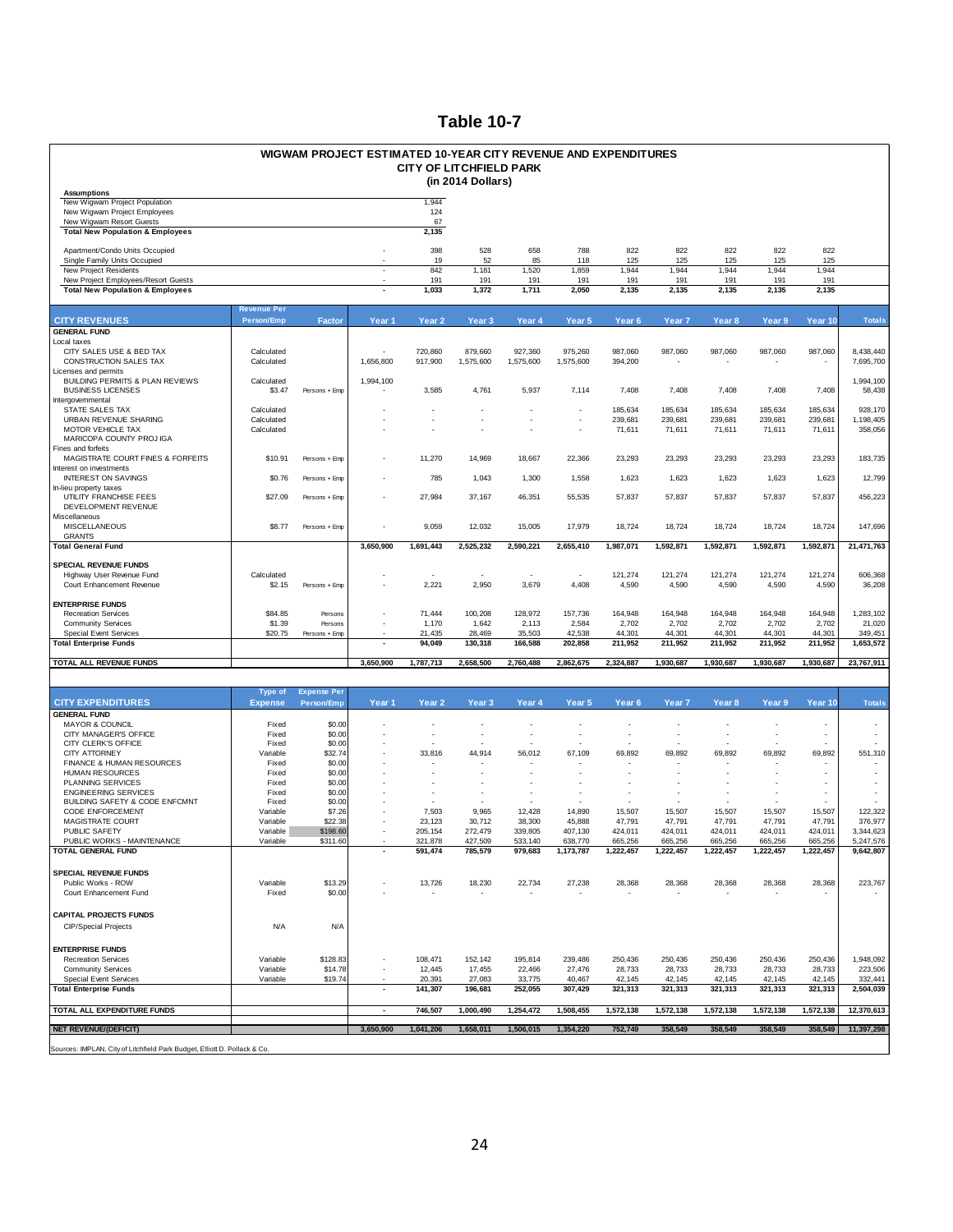## **Appendix**

| <b>Estimate of Building Permit and Plan Check Fees</b> |
|--------------------------------------------------------|
| <b>Wigwam Projects</b>                                 |
| <b>City of Litchfield Park</b>                         |

| <b>Value of Unit</b> |              |            |                  |            |                  |         |            |  |  |
|----------------------|--------------|------------|------------------|------------|------------------|---------|------------|--|--|
| Apartment            |              |            | $$115.00$ per sf |            |                  |         |            |  |  |
| Condo                |              |            | $$125.00$ persf  |            |                  |         |            |  |  |
| Single Family        |              |            | \$120.00 per sf  |            |                  |         |            |  |  |
| Retail               |              |            | \$135.00 per sf  |            |                  |         |            |  |  |
| <b>Assumptions</b>   |              |            |                  |            |                  |         |            |  |  |
| Parcel               | <b>Units</b> | <b>Use</b> | <b>Avg Size</b>  | Units/Bldg | <b>Buildings</b> | SF/Bldg | Value/Bldg |  |  |
| Parcel A1            | 200          | Apartment  | 1,075            | 8          | 25               | 8,600   | \$989,000  |  |  |

r

| Parcel A1 | ZUU I | Apartment     | 1,075 I | ŏ | 25  | 8,0UU  | <b>PARA'</b> |  |
|-----------|-------|---------------|---------|---|-----|--------|--------------|--|
| Parcel A2 | 150   | Condo         | 1,200   | 8 | 19  | 9.600  | \$1,200,000  |  |
| Parcel B  | 150   | Apartment     | 1,075   | 8 | 19  | 8.600  | \$989,000    |  |
| Parcel C  | 350   | Condo         | 1,200   | 8 | 44  | 9.600  | \$1,200,000  |  |
| Parcel D  | 140   | Single Family | 2,500   |   | 125 | 2,500  | \$300,000    |  |
| Parcel B  |       | Retail        | 50,000  |   |     | 50.000 | \$6,750,000  |  |

| <b>Permit Fees</b> | <b>Parcel A1</b> | <b>Parcel A2</b> | <b>Parcel B</b> | <b>Parcel C</b> | <b>Parcel D</b> | <b>Retail</b> | <b>Total</b> |
|--------------------|------------------|------------------|-----------------|-----------------|-----------------|---------------|--------------|
| Permit             | \$8,002          | \$8,042          | \$8,002         | \$8,042         | \$3,008         | \$35,792      |              |
| Electrical         | \$1,560          | \$1,560          | \$1,560         | \$1,560         | \$245           | \$1,500       |              |
| Mechanical         | \$1,480          | \$1,480          | \$1,480         | \$1,480         | \$145           | \$1,500       |              |
| Plumbing           | \$1,500          | \$1,500          | \$1,500         | \$1,500         | \$340           | \$1,500       |              |
| Total/building     | \$12,542         | \$12,582         | \$12,542        | \$12,582        | \$3,738         | \$40,292      |              |
| No. of Buildings   | 25               | 19               | 19              | 44              | 125             |               |              |
| <b>Total</b>       | \$313,550        | \$239,058        | \$238,298       | \$553,608       | \$467,250       | \$40,292      | \$1,852,056  |

| <b>Plan Check Fee</b>                                                   | Parcel A1 | Parcel A2 | Parcel B  | Parcel C  | Parcel D  | Retail   | <b>Total</b> |  |
|-------------------------------------------------------------------------|-----------|-----------|-----------|-----------|-----------|----------|--------------|--|
| No of building types                                                    |           |           |           |           |           |          |              |  |
| Plan Check Fee                                                          | \$8,152   | \$8,178   | \$8,152   | \$8,178   | \$2,430   | \$26,190 |              |  |
| <b>Total Plan Check Fee</b>                                             | \$24,457  | \$32,713  | \$24,457  | \$24,535  | \$9,719   | \$26,190 | \$142,071    |  |
|                                                                         |           |           |           |           |           |          |              |  |
| <b>Total All Fees</b>                                                   | \$338,007 | \$271,771 | \$262,755 | \$578,143 | \$476,969 | \$66,482 | \$1,994,100  |  |
|                                                                         |           |           |           |           |           |          |              |  |
| Sources: City of Litchfield Park Fee Schedule, Elliott D. Pollack & Co. |           |           |           |           |           |          |              |  |

11. If this amendment is a request is to increase the acreage of residentially designated land or overall *residential density, how will the impact on the spaciousness of the community be mitigated and how will the impact on outdoor venues or recreation facilities be addressed with the population increase.*

This amendment will increase the amount of residentially‐designated land but its occupants will be Resort guests and seasonal occupants. It is anticipated they will use the Wigwam facilities and many, we hope, will play golf. The golf courses are not at capacity and would benefit from additional rounds.